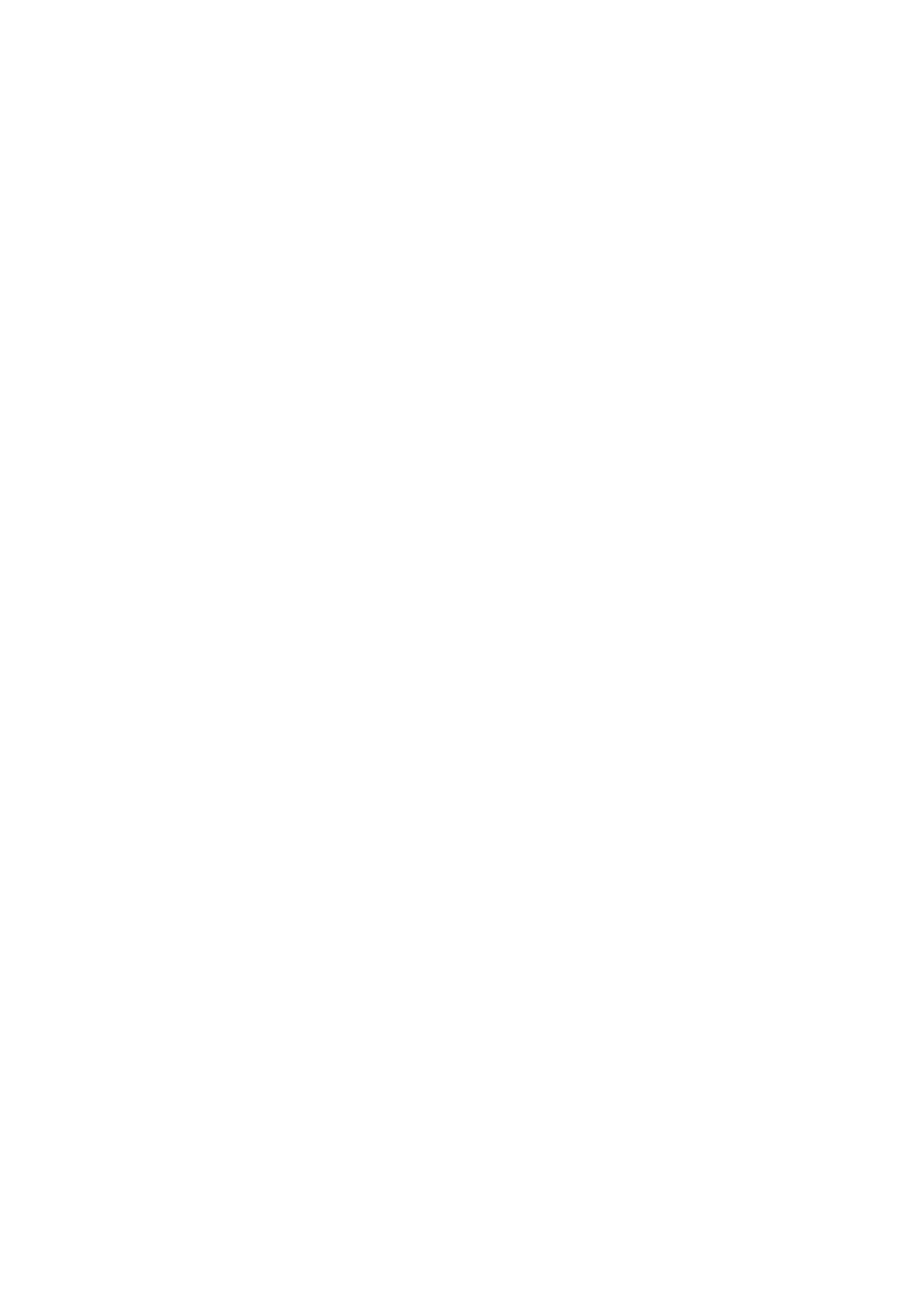| <b>File Name</b>                                                   | File number     |
|--------------------------------------------------------------------|-----------------|
| ASX CHESS Replacement Distributed Ledger                           | F20170000001425 |
| <b>ASX Reviews</b>                                                 | F20170000001344 |
| 2017 - GOVT - Correspondence                                       | F20170000000259 |
| 2017 - INTERNATIONAL - Correspondence                              | F20170000000272 |
| 2017 03 02 - Senate Estimates                                      | F20170000005691 |
| 02-2017 - MILAN - Board Meeting                                    | F20170000003242 |
| 05-2017 - MONTEGO BAY - Annual Conference                          | F20170000005992 |
| <b>OECD</b>                                                        | F20170000686057 |
| WEF FSIEG                                                          | F20170000682780 |
| 2017 - CHAIRMAN'S SPEAKING ENGAGEMENT AND EVENTS                   | F20170000001065 |
| 002a - FSC Correspondence                                          | F20170000685229 |
| 008 - FOS Correspondence                                           | F20170000002883 |
| 010 - Minister and Chief of Staff correspondence received and sent | F20170000003058 |
| 013 - Insurance Industry correspondence                            | F20170000001906 |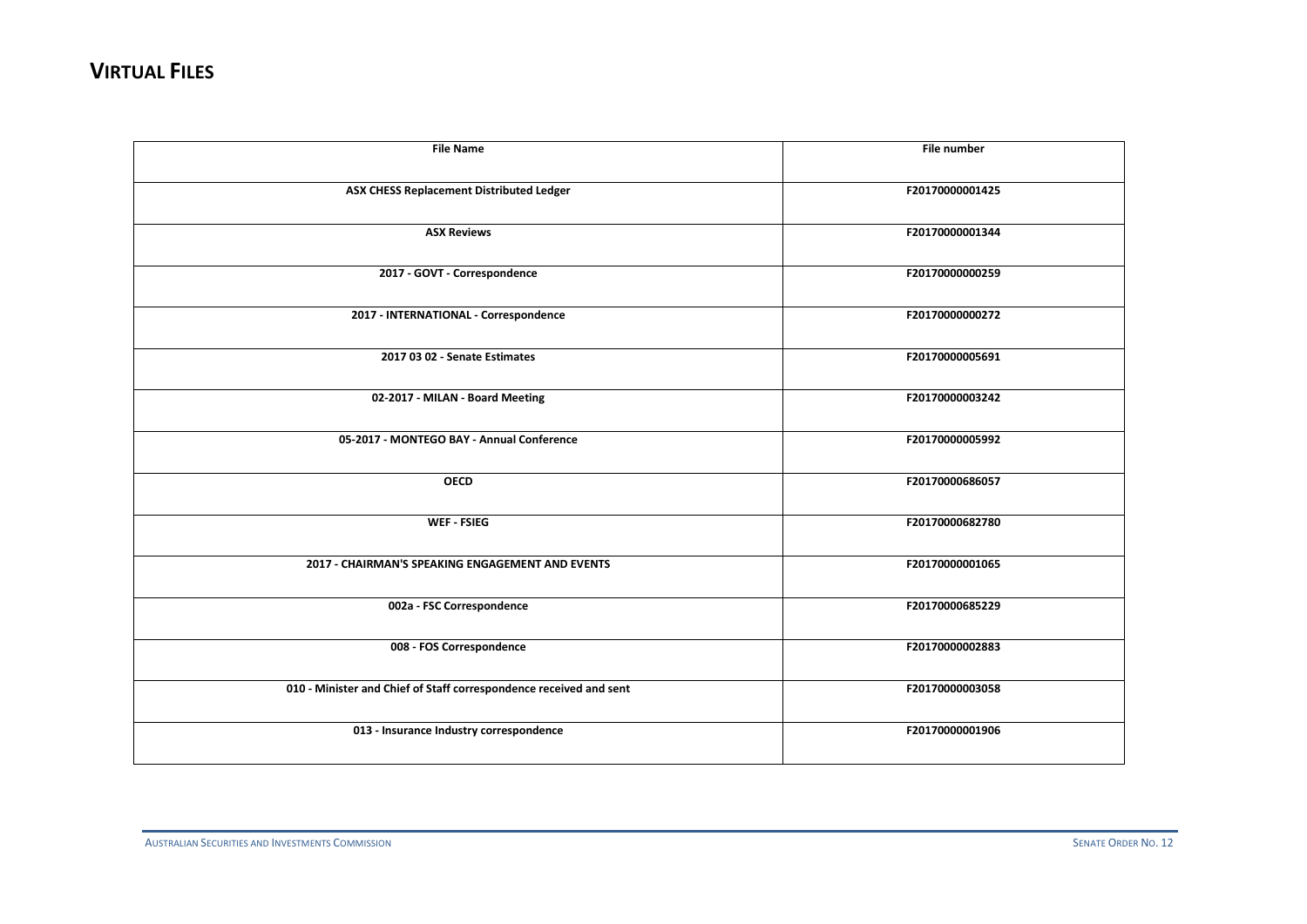| 014 - Credit and Investments Ombo corro                                                                     | F20170000589353 |
|-------------------------------------------------------------------------------------------------------------|-----------------|
| 015 - SMSF Association correspondence                                                                       | F20170000002938 |
| 019 - ABA Correspondence                                                                                    | F20170000001565 |
| 021 - ACCC Corro                                                                                            | F20170000007843 |
| 022 - ISA Correspondence                                                                                    | F20170000250583 |
| 023 - SCT Correspondence                                                                                    | F20170000687150 |
| 2017-06-29 - Productivity Commission - Rountable - Inquiry into Competition in Australia's financial system | F20170000685805 |
| 2017-09-26 - FOS Conference - Panel - in Melbourne                                                          | F20170000682307 |
| 2017-09-28 - ASIC OECD Asian Pacific Financial Consumer Protection Seminar                                  | F20170000688239 |
| 2017-10-03 - Kuala Lumpar - Conference on Financial Education Strategy                                      | F20170000685821 |
| 2017-10-12 - GRCI Annual Conference in Melbourne - Key note address                                         | F20170000008319 |
| 2017 - PJC - 16 June 2017 - WORD Versions                                                                   | F20170000686491 |
| 2017 - PJC - 16 June 2017 - Final PDF                                                                       | F20170000686797 |
| 2017 - PJC - 24 March 2016 - WORD Versions                                                                  | F20170000006718 |
| 2017 - Senate Estimates - 2 March 2017 - WORD Versions                                                      | F20170000004193 |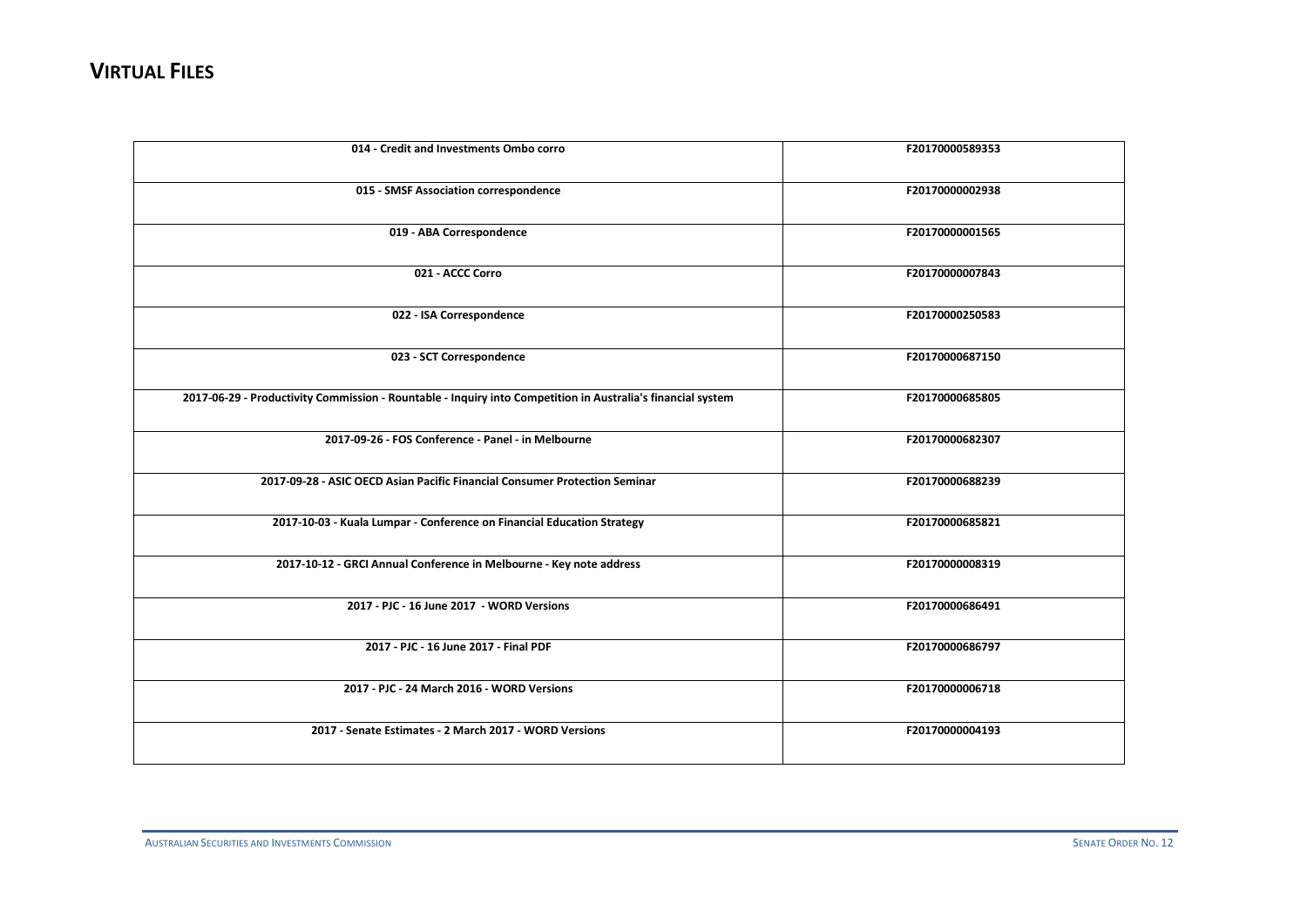| 2017 - Senate Estimates - 31 May 2017 - WORD Versions           | F20170000004968 |
|-----------------------------------------------------------------|-----------------|
| 2017 - Senate Estimates - 29 May 2017 - Final PDF               | F20170000685384 |
| Senate Estimates - 2 March 2017 - Final PDF versions            | F20170000005301 |
| QONs - ASIC Oversight 1 - PJC Corp and Fin Services - 25 Nov 16 | F20170000001578 |
| QONs - Senate Estimates - 2 March 2017                          | F20170000358238 |
| Australian Human Resources Institute (AHRI)                     | F20170000585451 |
| <b>Australian Securitisation Forum Investor Seminar</b>         | F20170000686138 |
| <b>British Australian Fintech Forum</b>                         | F20170000679850 |
| <b>Finity General Insurance Director Forum</b>                  | F20170000684380 |
| <b>Global ABS conference</b>                                    | F20170000686660 |
| <b>Government Business Roundtable on Anti-corruption</b>        | F20170000009344 |
| <b>Herbert Smith Freehills</b>                                  | F20170000388846 |
| <b>Oxford University</b>                                        | F20170000679843 |
| PJC Inquiry into whistleblower protections - Opening statement  | F20170000682610 |
| <b>Submissions to Government - Working</b>                      | F20170000003246 |
|                                                                 |                 |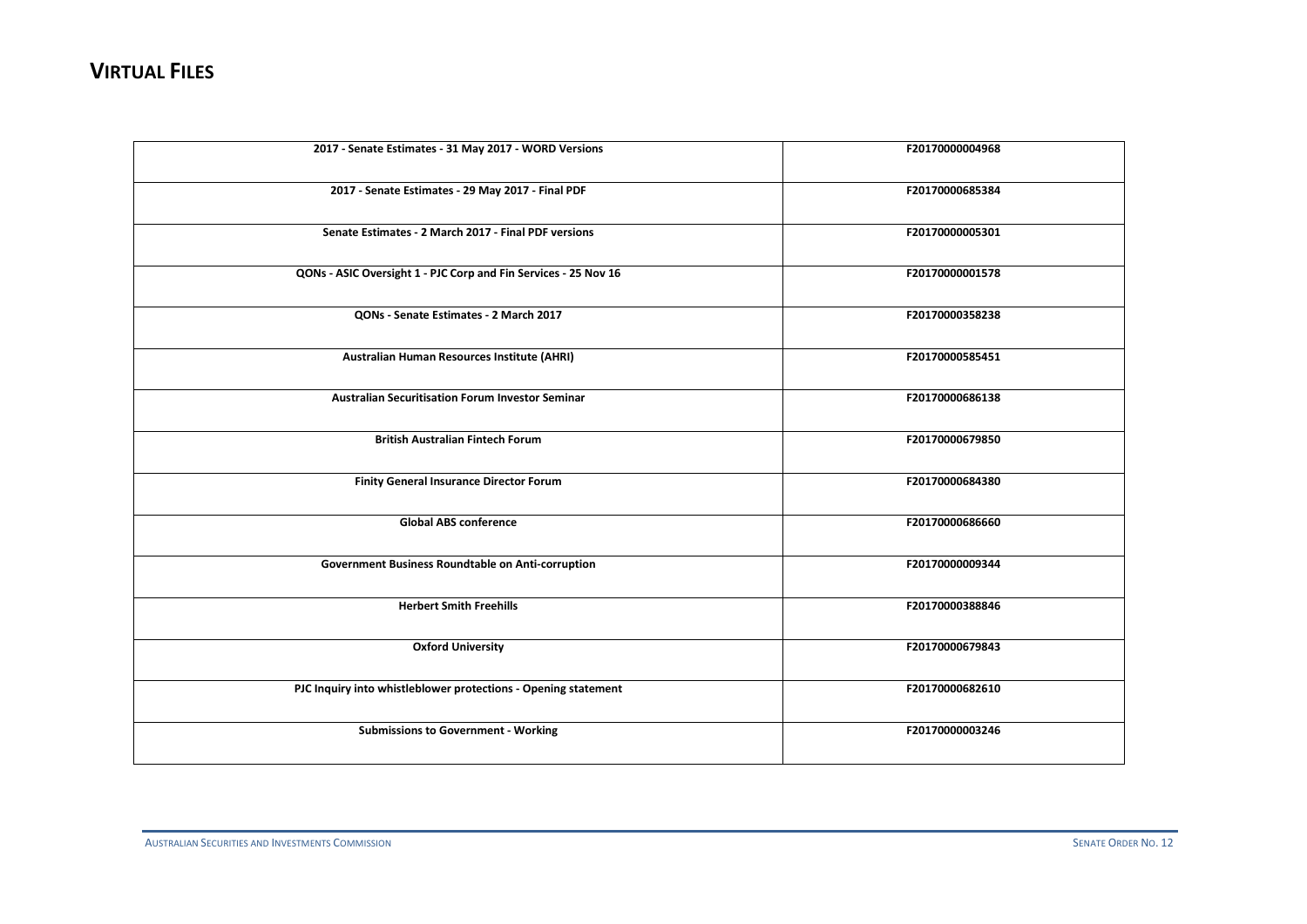| <b>IOSCO</b> questionaire                    | F20170000005296 |
|----------------------------------------------|-----------------|
| <b>Policy Registers and Policy Documents</b> | F20170000688071 |
| ATO - MOU                                    | F20170000006678 |
| 201703 - ATO-2017-015 - Asset Register       | F20170000006688 |
| <b>Business Restructures 2017</b>            | F20170000687000 |
| <b>Assessment and Intelligence</b>           | F20170000006677 |
| <b>CLDB</b>                                  | F20170000682875 |
| <b>Enforcement WA</b>                        | F20170000684995 |
| <b>Market Supervision</b>                    | F20170000004814 |
| <b>Markets Enforcement</b>                   | F20170000250589 |
| Registry                                     | F20170000003735 |
| <b>Super Complaints Tribunal</b>             | F20170000005293 |
| <b>Z</b> Templates                           | F20170000684994 |
| 2017 Senate Briefings                        | F20170000687020 |
| <b>ACRA</b>                                  | F20170000005009 |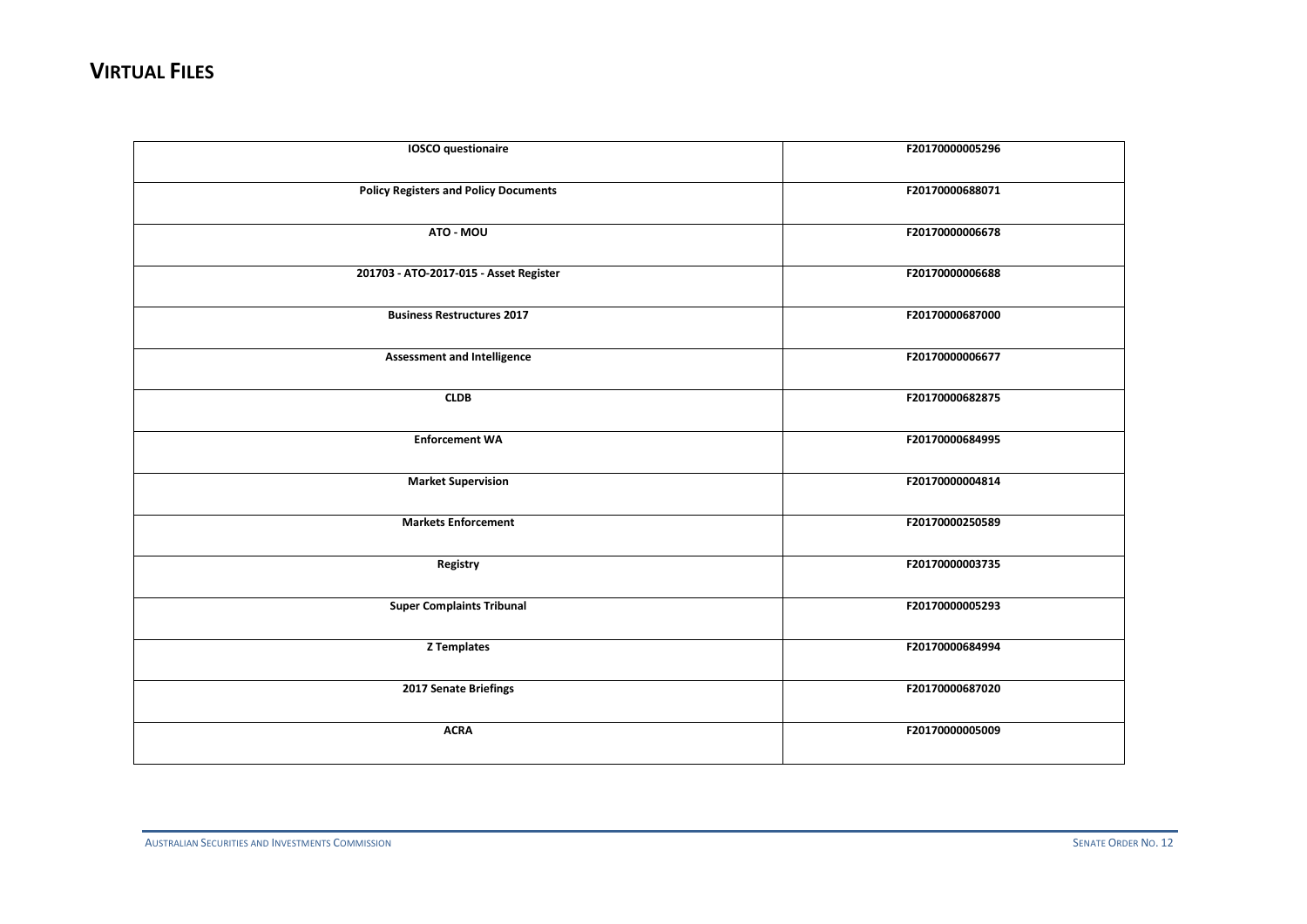| <b>Financial Markets Authority NZ</b>                | F20170000001050 |
|------------------------------------------------------|-----------------|
| Policy build - RG 139 and RG 165                     | F20170000003794 |
| Senate inquiry CP in FS (Gallagher inquiry)          | F20170000008735 |
| 2016 Q 4 - statistical and systemic issues reports   | F20170000005521 |
| 2017 Q 1                                             | F20170000005889 |
| 2017 Q 1 - statistical and systemic issues reports   | F20170000685396 |
| 2017 Q 2                                             | F20170000685618 |
| <b>PISA 2015</b>                                     | F20170000682419 |
| <b>Bilateral</b>                                     | F20170000679844 |
| <b>EC and ESMA (Benchmarks Reform - Equivalence)</b> | F20170000003443 |
| Indonesia                                            | F20170000004202 |
| <b>Luxembourg CSSF (Fintech)</b>                     | F20170000008500 |
| <b>Switzerland (FINMA)</b>                           | F20170000008508 |
| IOSCO Principles and Methodology review update       | F20170000685451 |
| IOSCO 2019 Annual Conference                         | F20170000683376 |
|                                                      |                 |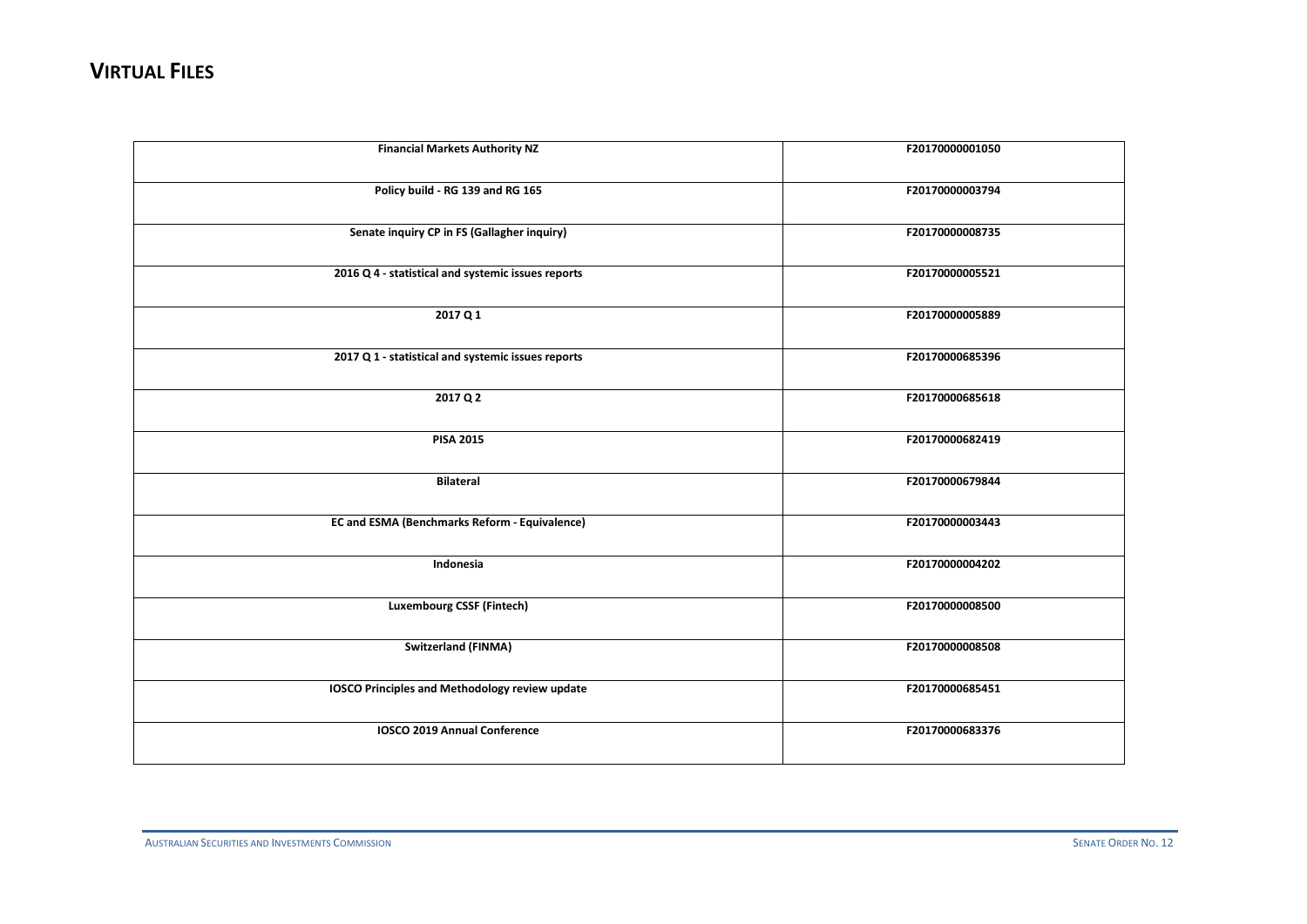| Jamaica                                                          | F20170000538480 |
|------------------------------------------------------------------|-----------------|
| Milan                                                            | F20170000000257 |
| 20170110 - Roundtable - Madrid                                   | F20170000000466 |
| <b>International Monetary Fund</b>                               | F20170000679523 |
| 2017 IMF Fintech Group                                           | F20170000679773 |
| 201704 - IMF Spring Meetings                                     | F20170000007811 |
| <b>OMFIF</b>                                                     | F20170000008661 |
| 20160920 - SGS Directorship Conference Call - *** ***            | F20170000679531 |
| 201706 - SGS Forum on Finance - Salzburg                         | F20170000679602 |
| 201706 - SGS Board Meeting - Salzburg                            | F20170000679603 |
| 20161007 - WEF Infrastructure Steering Committee Conference Call | F20170000679525 |
| 20170713 - WEF Global Stewards Virtual Meeting                   | F20170000009200 |
| 2017                                                             | F20170000003683 |
| 2015 Program                                                     | F20170000001763 |
| <b>Indonesia Economic Briefing</b>                               | F20170000002694 |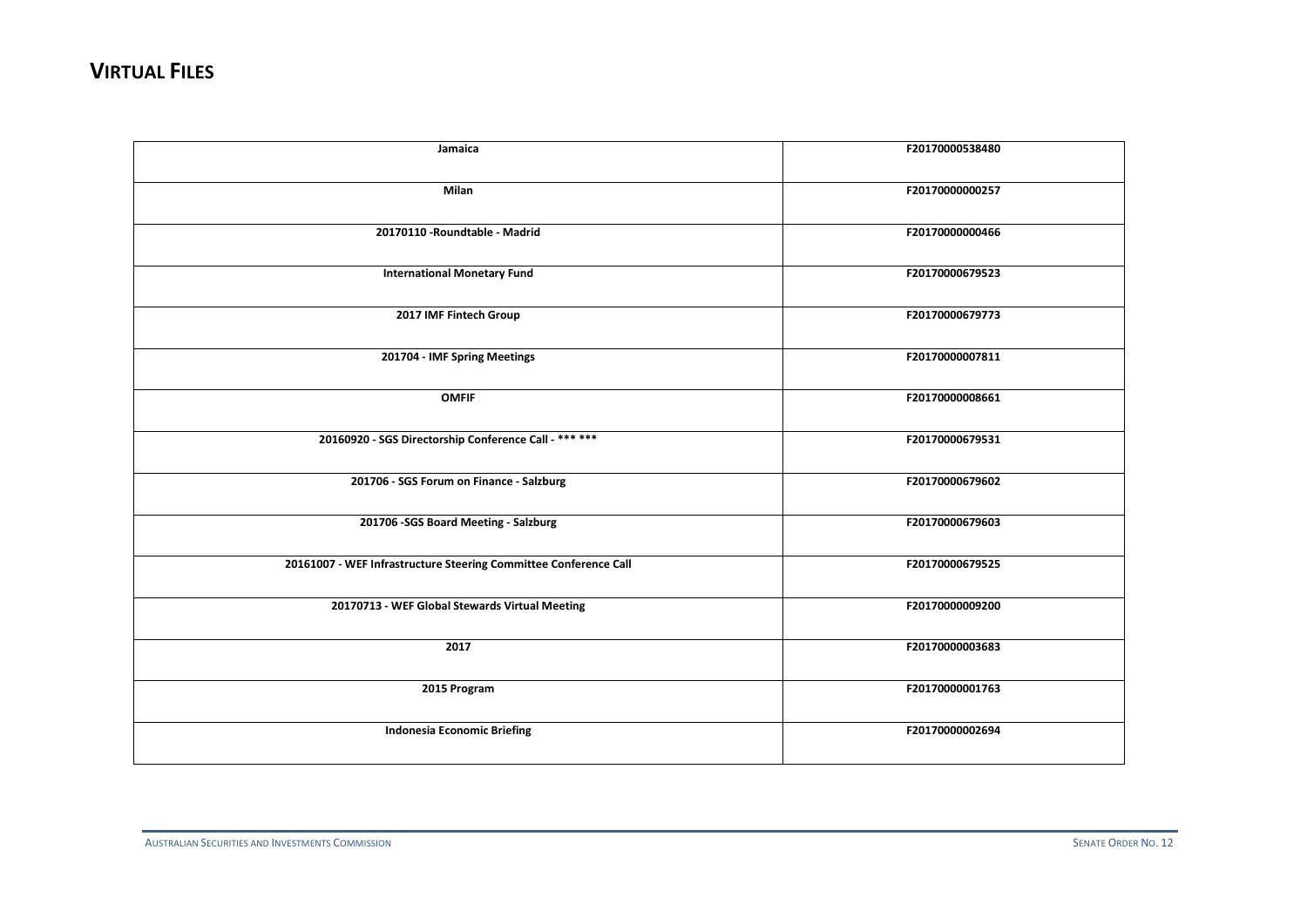| IOSCO CER meeting HK 201612                | F20170000002076 |
|--------------------------------------------|-----------------|
| <b>IOSCO Environmental Scan 2018</b>       | F20170000687969 |
| <b>IOSCO</b> risk identification 2018      | F20170000679615 |
| ASIC - ASX catch ups                       | F20170000001964 |
| <b>Briefings</b>                           | F20170000003240 |
| Senate Estimates Briefings - February 2017 | F20170000003201 |
| <b>Final Submission</b>                    | F20170000009320 |
| <b>Monitoring Submissions</b>              | F20170000682295 |
| <b>Open Banking Treasury Review</b>        | F20170000686730 |
| Submission                                 | F20170000682783 |
| <b>Submission - Papers</b>                 | F20170000005143 |
| CP 268                                     | F20170000000052 |
| <b>FFSP rollover</b>                       | F20170000000580 |
| <b>IAG Project</b>                         | F20170000683859 |
| Limited connection relief CO 03-824        | F20170000000400 |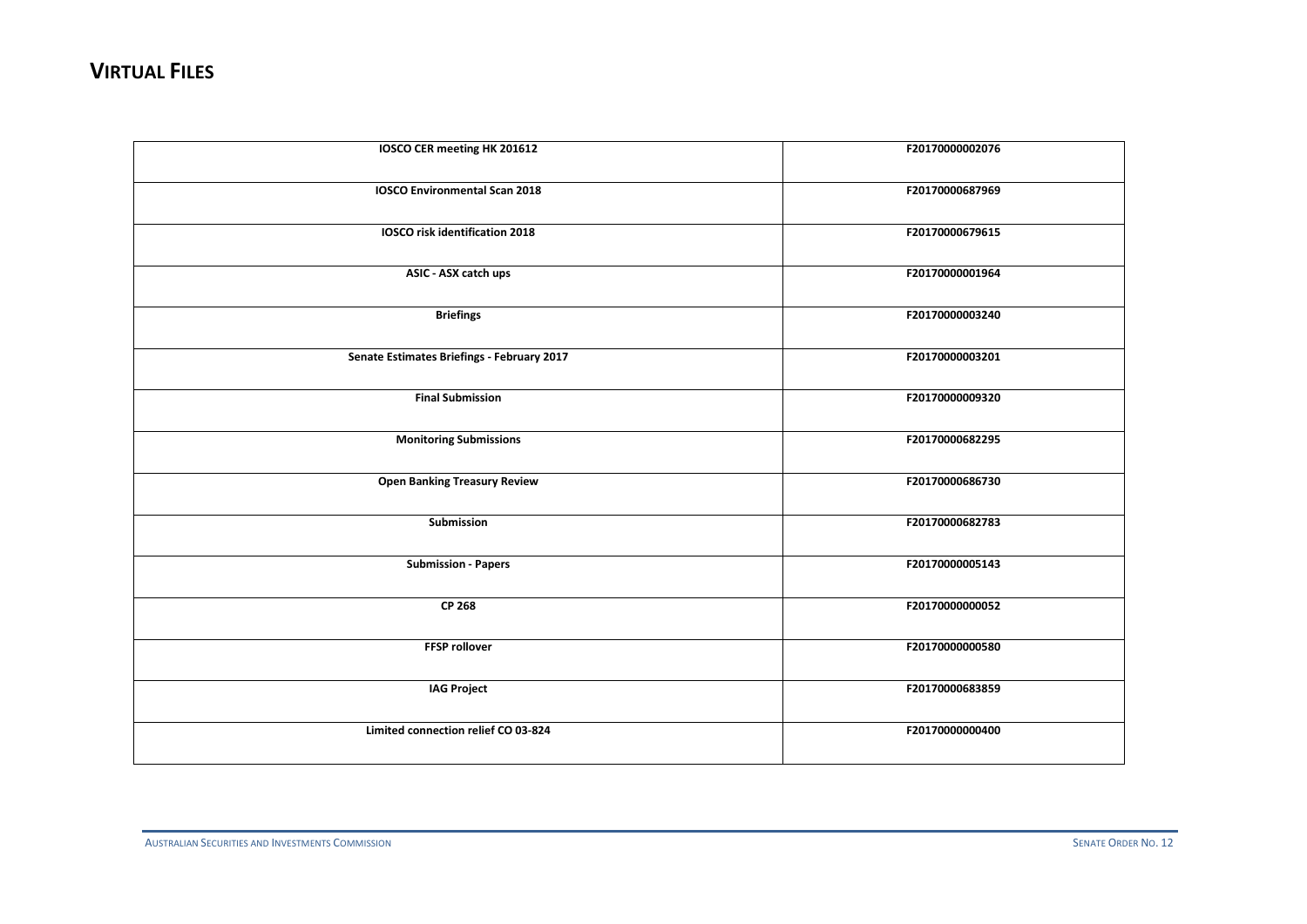| Product Regulation - Guidance - Design and distribution obligations | F20170000679563 |
|---------------------------------------------------------------------|-----------------|
| Product Regulation - Guidance - Product intervention power          | F20170000002561 |
| <b>Product regulation - Reference Group Emails</b>                  | F20170000001251 |
| <b>Product regulation - Resources</b>                               | F20170000003831 |
| Product regulation - Treasury correspondence                        | F20170000009375 |
| Review of FFSP + limited connection relief                          | F20170000001900 |
| Shorter PDS legislative instrument amendment 2017                   | F20170000008948 |
| <b>Breach Reporting - Data - ASIC</b>                               | F20170000679736 |
| <b>Breach Reporting - ASIC Documents and Submissions</b>            | F20170000002786 |
| <b>Commission Meeting 20170427</b>                                  | F20170000008452 |
| <b>Commission Papers</b>                                            | F20170000686163 |
| <b>Consultation Paper</b>                                           | F20170000006232 |
| <b>Strategic Messaging &amp; Reporting</b>                          | F20170000008621 |
| <b>Office of Small Business</b>                                     | F20170000683425 |
| Policy for Directing COmmunity Benefit Payments - 6454-17           | F20170000005570 |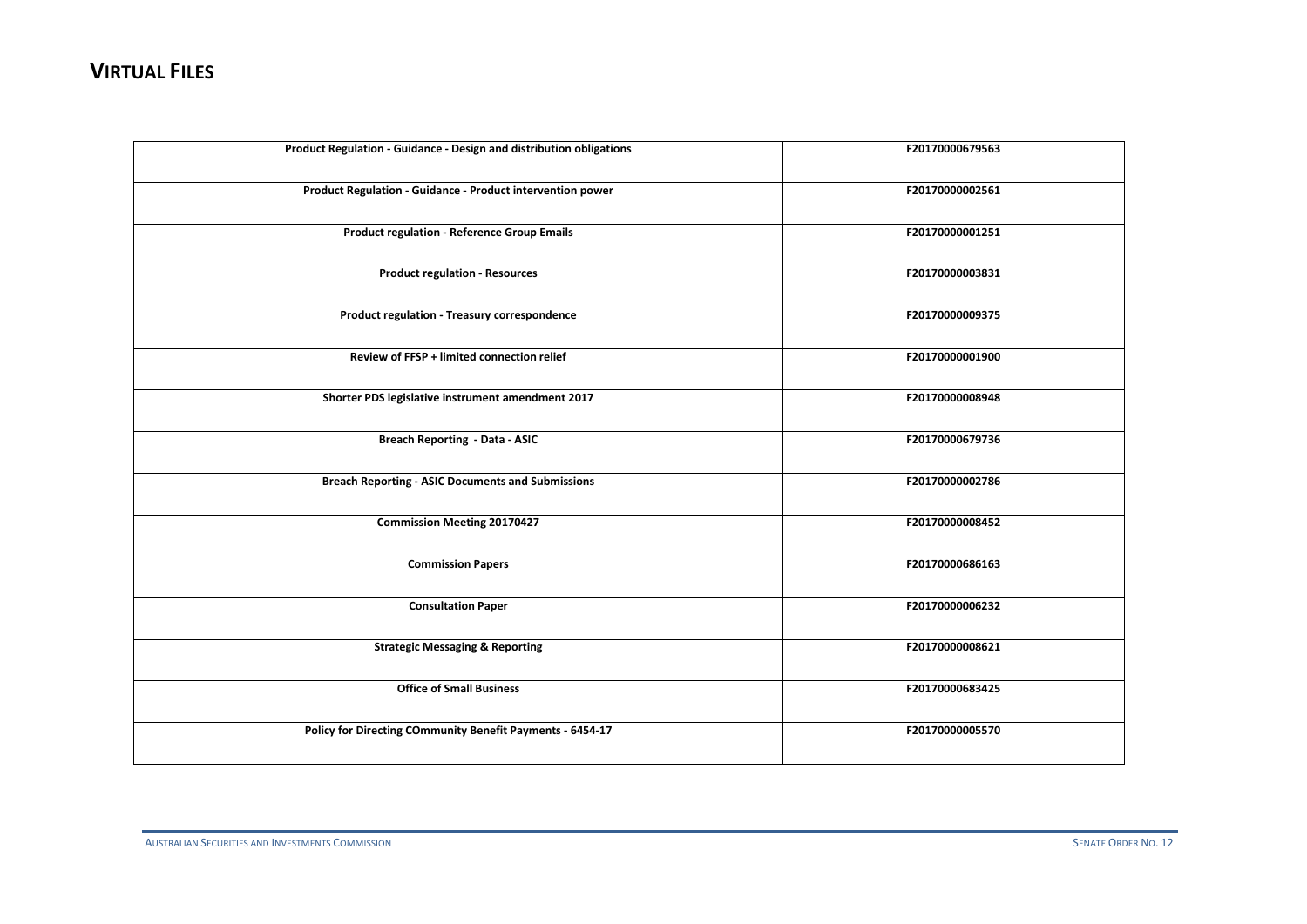| <b>APRA</b>                                                                                | F20170000687270 |
|--------------------------------------------------------------------------------------------|-----------------|
|                                                                                            |                 |
| <b>DCI Ramsay Review</b>                                                                   | F20170000005441 |
| Inquiry into Australia's general insurance industry                                        | F20170000004559 |
| <b>Minister Briefings</b>                                                                  | F20170000003947 |
| <b>Mutuals-related Briefings</b>                                                           | F20170000004965 |
| PC Inquiry - competition in financial services                                             | F20170000686214 |
| <b>Australian Financial Crimes Exchange</b>                                                | F20170000685413 |
| 2017 ICA liaison meetings                                                                  | F20170000006073 |
| <b>ACDBA</b>                                                                               | F20170000006323 |
| <b>NCPA</b>                                                                                | F20170000679643 |
| 2017 ACCC Liaison Meetings                                                                 | F20170000005199 |
| APRA information release 2017                                                              | F20170000001853 |
| FinCoNet Standing Committee Responsible Lending and Digitalisation of high cost lending    | F20170000003627 |
| 2017 House of Representatives Economics Committee review into Australia's four major banks | F20170000680134 |
| <b>Ageing population</b>                                                                   | F20170000007615 |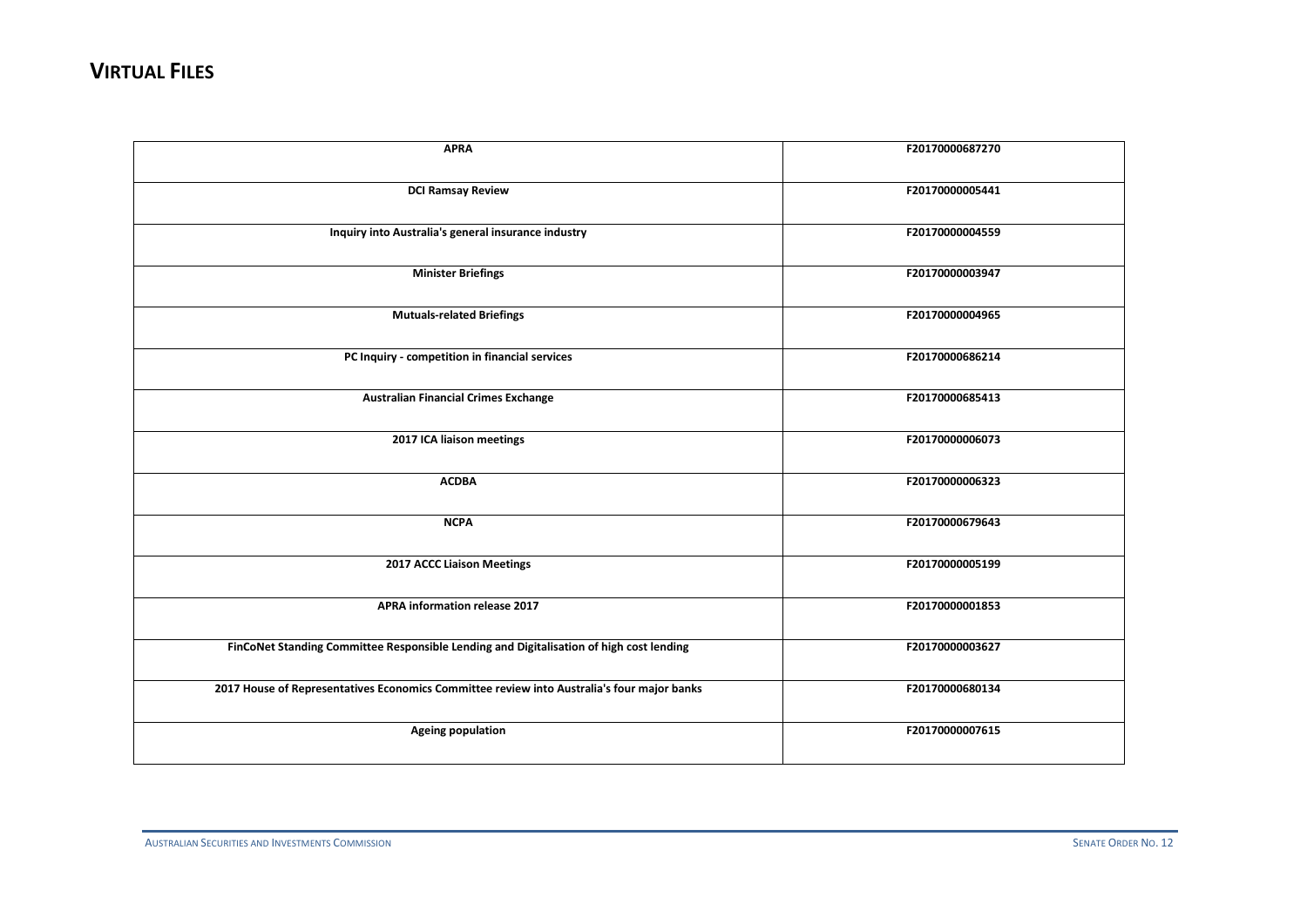| <b>APES 230</b>                                                                                                 | F20170000686156 |
|-----------------------------------------------------------------------------------------------------------------|-----------------|
| Product governance and product intervention power                                                               | F20170000000605 |
| <b>Regulatory Guide Updates</b>                                                                                 | F20170000682501 |
| <b>National Insurance Brokers Association</b>                                                                   | F20170000000053 |
| Securities and Exchange Board of India                                                                          | F20170000680495 |
| <b>APRA and ASIC Operation Matters Meetings</b>                                                                 | F20170000005971 |
| Australian Tax Office - Advice on managed investment scheme - 20170118                                          | F20170000001735 |
| <b>Qld Treasury - External Advice</b>                                                                           | F20170000007678 |
| <b>Credit and Investment Ombudsman</b>                                                                          | F20170000004528 |
| 20170512 - OJK Visit 15 - 19 May 2017                                                                           | F20170000684233 |
| 201706 - IOSCO C5 and FSB WS3 Meetings                                                                          | F20170000683069 |
| FOI - ASIC Response to Senate Economics Reference Committee (*** ***)                                           | F20170000000495 |
| Senate Economics Committee Inquiry into Consumer Protection in Banking, Insurance and Financial Services - 2017 | F20170000005588 |
| Senate Economics Legislation Committee - Treasury Portfolio - Budget Estimates 2017-2018                        | F20170000687509 |
| Abu Dhabi - Cooperation Agreement - Innovation FinTech - 201704                                                 | F20170000682635 |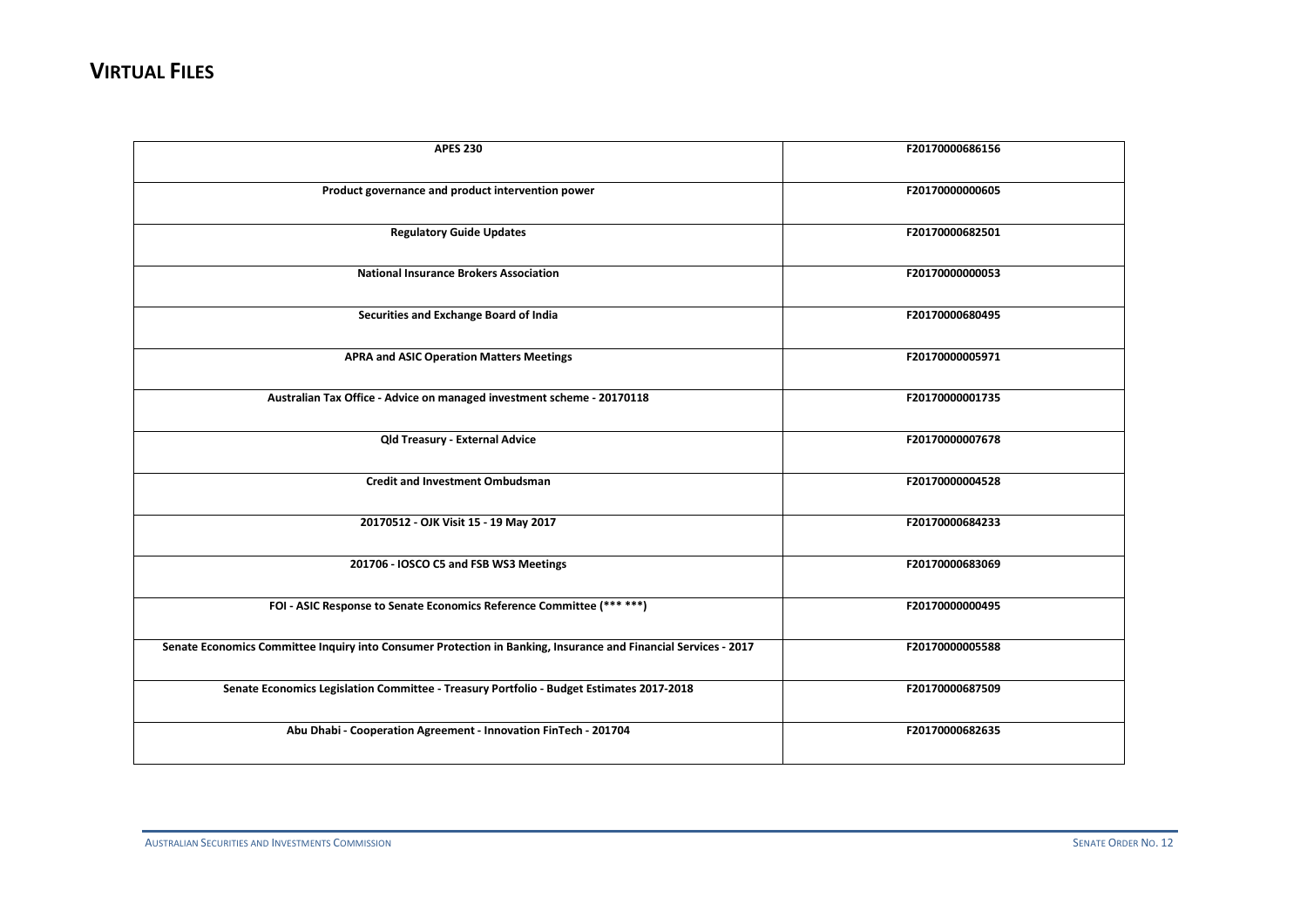| DFSA - 15144-17 *** *** *** - 201704                                         | F20170000682502 |
|------------------------------------------------------------------------------|-----------------|
|                                                                              |                 |
|                                                                              |                 |
| SCA - 17-14607 - *** - 201704                                                | F20170000681589 |
|                                                                              |                 |
| FSMA - 17-12983 *** - 201703                                                 | F20170000679802 |
|                                                                              |                 |
|                                                                              |                 |
| FSMA - 17-19351 - Add on insurance research - 201705                         | F20170000687123 |
|                                                                              |                 |
| IDRA - 17-19347 - Add on insurance research 201705                           | F20170000687119 |
|                                                                              |                 |
|                                                                              |                 |
| <b>Requests In</b>                                                           | F20170000688048 |
|                                                                              |                 |
| FSC - 17-22720 - Plus500BG EAD and Ors - 201706                              | F20170000687450 |
|                                                                              |                 |
|                                                                              |                 |
| SCB - 17-18235 - *** *** and *** *** - 201705                                | F20170000684500 |
|                                                                              |                 |
| SCB - 17-18840 - *** *** *** - 201705                                        | F20170000685005 |
|                                                                              |                 |
|                                                                              |                 |
| Belize International Financial Services Commission -16-38846-UMARKETS-201611 | F20170000680362 |
|                                                                              |                 |
| IFSC - 17-365 - *** *** Ltd and *** *** - 201612                             | F20170000000473 |
|                                                                              |                 |
|                                                                              |                 |
| Interpol - 17-23193 - *** *** *** *** - 201706                               | F20170000687912 |
|                                                                              |                 |
| AFBD - 17-4109 - *** *** *** - 201702                                        | F20170000003958 |
|                                                                              |                 |
|                                                                              |                 |
| BRUNEI COMPANIES REGISTRY-16-38430-*** ***-201610                            | F20170000003956 |
|                                                                              |                 |
|                                                                              | F20170000006708 |
| BCSC - 16 - 42265 Online Harasssment Policy Inquiry 201611                   |                 |
|                                                                              |                 |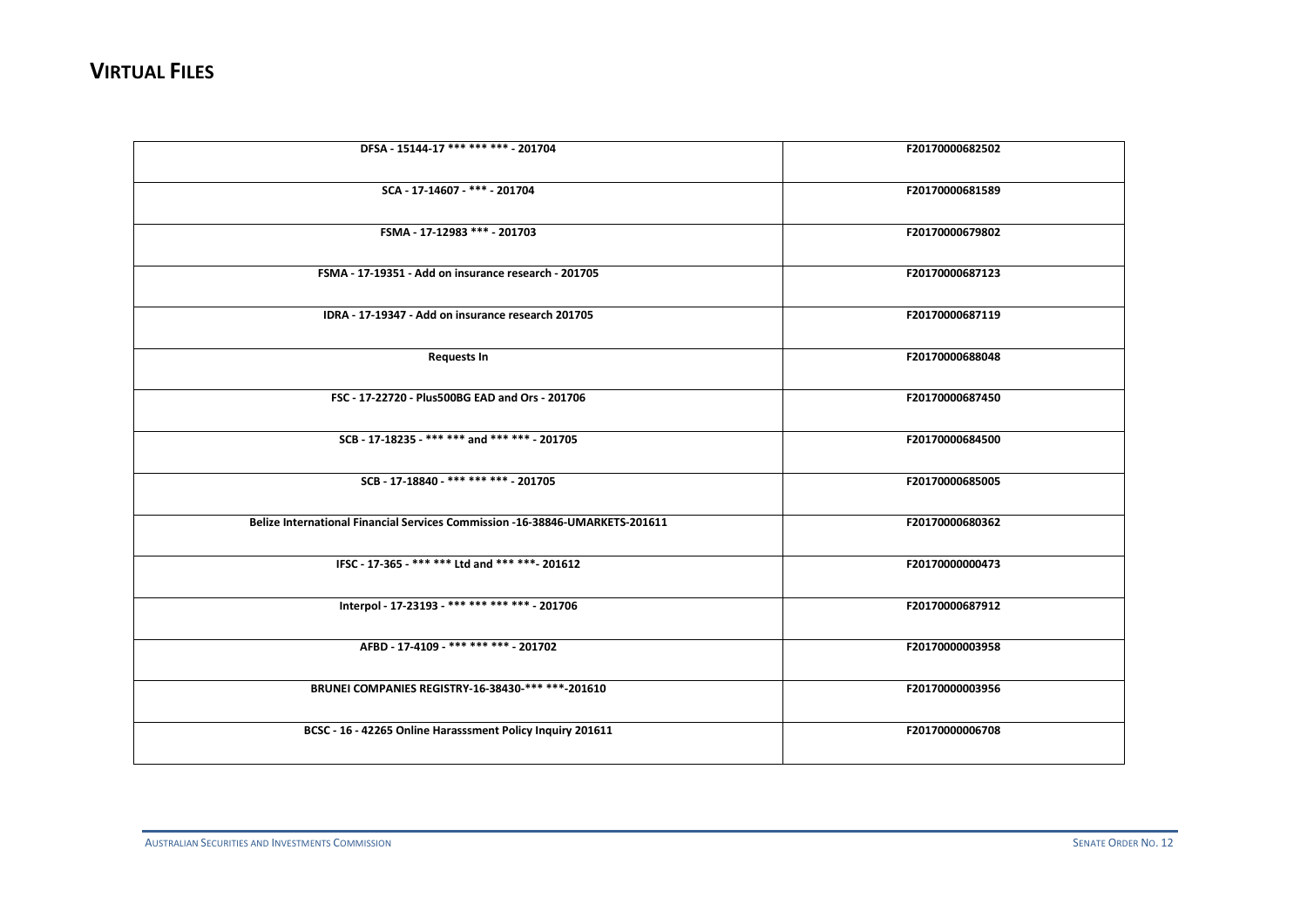| OSC - 17-15094 - Investigation Best Practice and Tools - 201704           | F20170000682260 |
|---------------------------------------------------------------------------|-----------------|
| OSC - 17-20774 - *** *** and *** *** Ltd - 201706                         | F20170000686223 |
| OSC - 17-6736 - *** *** - 201702                                          | F20170000005748 |
| OSC - 17-6823 - *** *** - 201702                                          | F20170000005816 |
| FSCO - 17 - 19187 - *** *** *** 201705                                    | F20170000687109 |
| OSC - 16-34569 - Intel Processes and Analytical Tools - 201609            | F20170000001166 |
| OSC - 17-17899 - *** Pty Limited - 201705                                 | F20170000684210 |
| OSC - 17-7870 -*** *** *** *** - 201703                                   | F20170000006706 |
| INTERPOL - 17-16445 - *** *** *** *** - 201704                            | F20170000683108 |
| FINMA - 17-10819 - *** *** *** *** *** *** *** *** 201703                 | F20170000008927 |
| FINMA - 17-8563 - *** *** *** Ltd *** *** - 201703                        | F20170000007368 |
| Interpol - 17-10073 - *** *** *** - 201703                                | F20170000008248 |
| ABIF - 17 - 12760 - Information request - Fixed term deposits - 201703    | F20170000679794 |
| Henan High Peoples Court - 17-20241 - Presentation on Bankruptcy - 201705 | F20170000687051 |
| RMIT - 17-23018 - RMIT study visit - 201706                               | F20170000688154 |
|                                                                           |                 |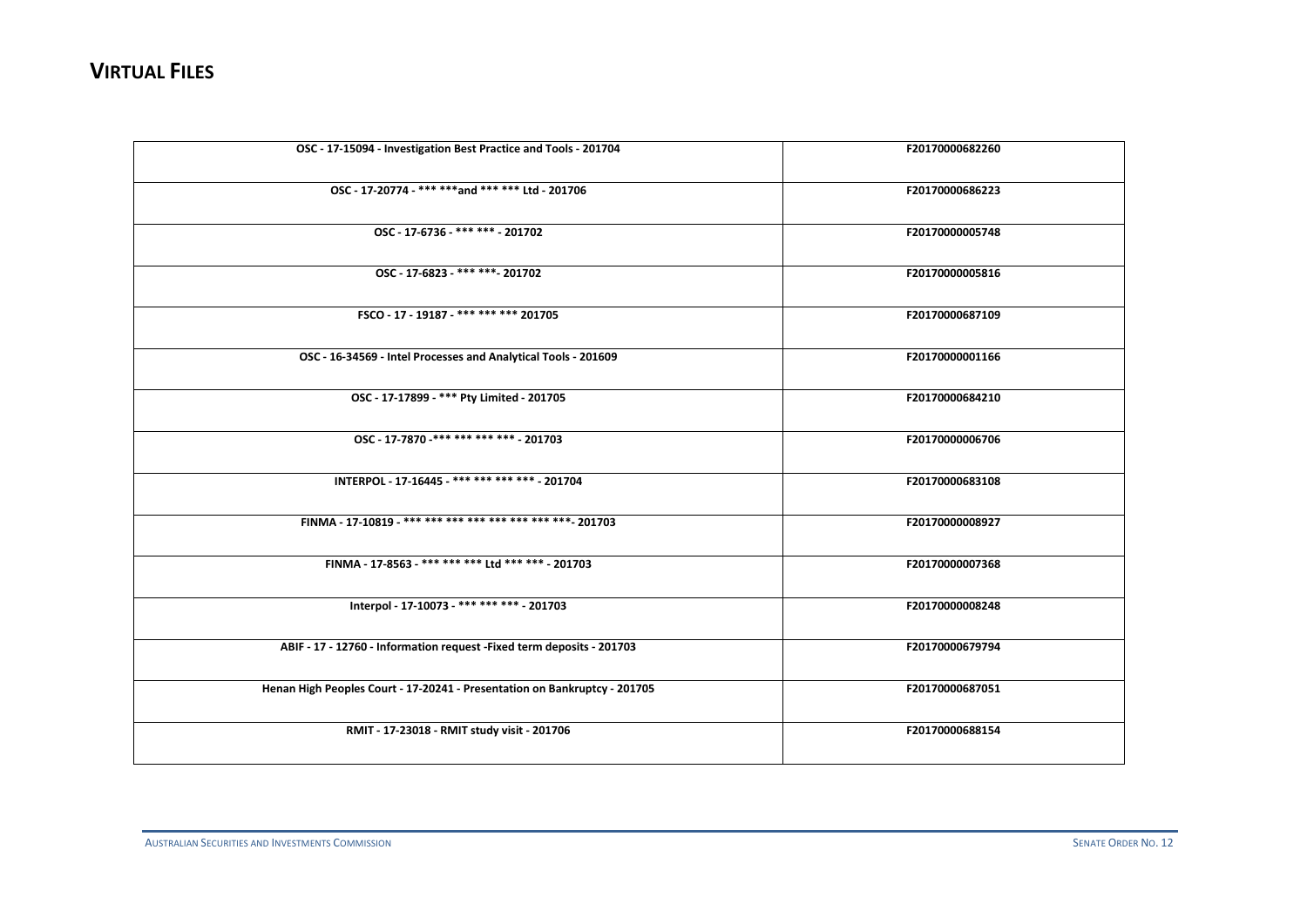| CIRC - 17-19334 - *** *** *** *** 201705                         | F20170000687107 |
|------------------------------------------------------------------|-----------------|
| CSRC - 17-4500 - Z*** *** *** *** *** *** - 201702               | F20170000003964 |
| CYSEC - 17-21775 -*** *** 201706                                 | F20170000686953 |
| INTERPOL - 17-10987 - *** *** LTD - 201702                       | F20170000458450 |
| CySEC - 17-20899 *** *** Limited 201706                          | F20170000686310 |
| CySEC - 17-382 - *** *** and *** - 201612                        | F20170000000534 |
| Interpol - 16-42552 - *** *** - 201611                           | F20170000005909 |
| BaFin - 17-19338 - Add On Insurance Research 201705              | F20170000687111 |
| FSA - 17-19367 - Add On Insurance Research 201705                | F20170000687106 |
| DIT - 17-2972 - Fintech Delegation led by UK DIT - 201701        | F20170000002632 |
| FCA - 17-1855 - *** *** Pty Ltd - 201701                         | F20170000002181 |
| FCA - 17-21202 - *** *** Witness Notification - 20170608         | F20170000686554 |
| FCA - 17-3420 - *** *** *** Ltd and *** *** Inc - 201701         | F20170000002989 |
| FCA - 17-3434 - *** *** *** Ltd and *** *** and *** *** - 201701 | F20170000003026 |
| FCA - 17-3701 - *** *** Pty Ltd - 201702                         | F20170000003270 |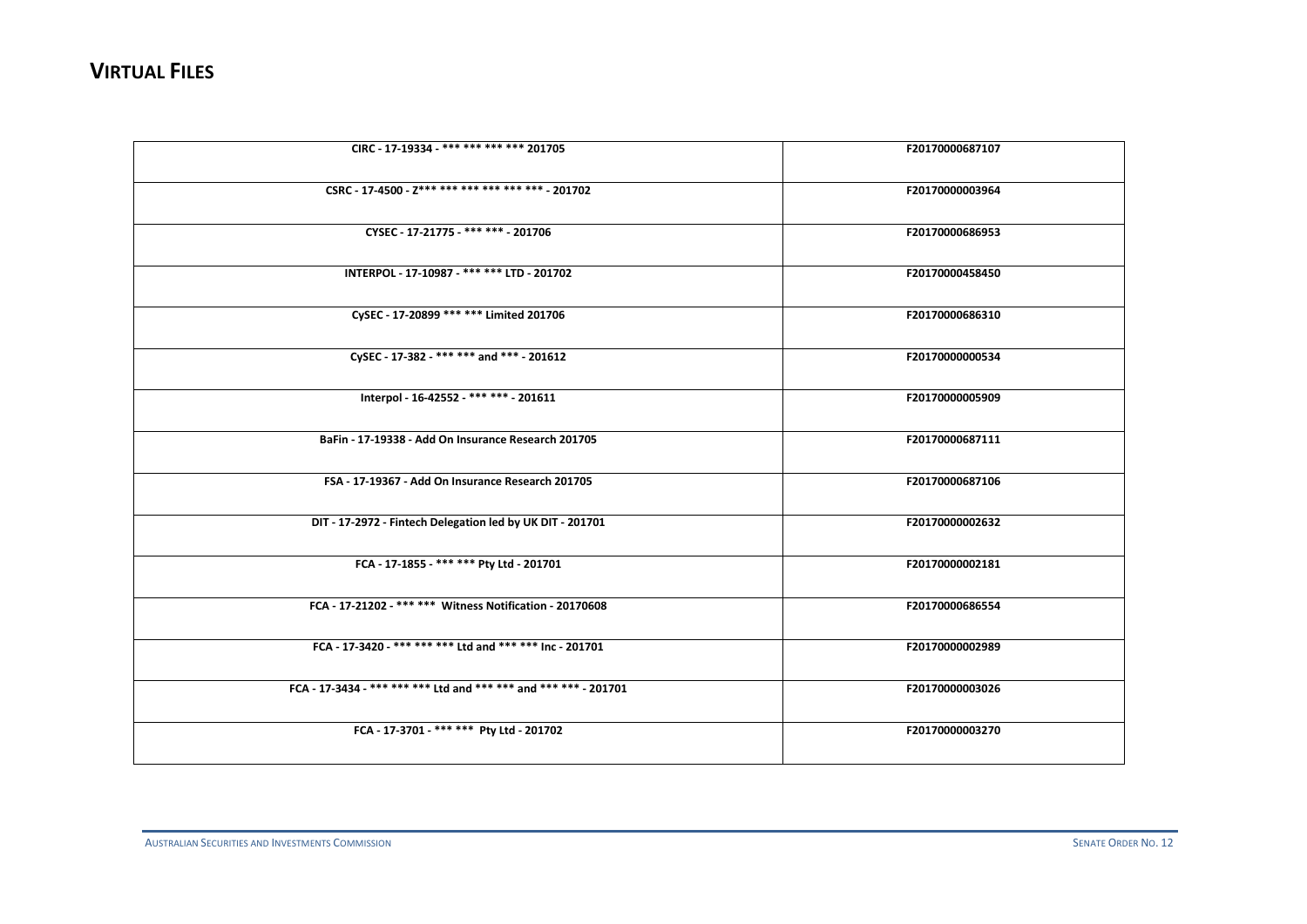| FCA - 17-4390 - RESEARCH - 201702                                         | F20170000003882 |
|---------------------------------------------------------------------------|-----------------|
| FCA - 17-6656 - *** *** *** *** *** *** Ltd - 201612                      | F20170000005788 |
| FCA - 17-6849 -*** *** *** *** et al - 201702                             | F20170000005832 |
| FCA - 17-9811 - *** *** *** - 201703                                      | F20170000008011 |
| FCA - 17-9815 - *** *** *** and *** - 201703                              | F20170000008010 |
| FCA - 17-9817 - *** *** *** - 201703                                      | F20170000008009 |
| FCA - 17-9818 - *** *** - 201703                                          | F20170000008008 |
| FCA - 17-9820 - *** *** *** *** s NL - 201703                             | F20170000008007 |
| FCA - 17-9829 - *** *** *** *** NL - 201703                               | F20170000008006 |
| PRA - 17-20204 - *** *** *** Ltd - 201705                                 | F20170000685845 |
| FCA - 16-34568 - CIU Intelligence Sharing - 201609                        | F20170000685263 |
| FCA - 16-42407 - *** *** Limited - 201611                                 | F20170000006227 |
| FCA - 16-47665 - *** *** Inc and *** *** - 201612                         | F20170000001690 |
| FCA - 17 -14839 RESEARCH- teleconference re 20171007 *** *** *** - 201704 | F20170000682309 |
| FCA - 17-10871 - *** *** *** Limited - 201703                             | F20170000008983 |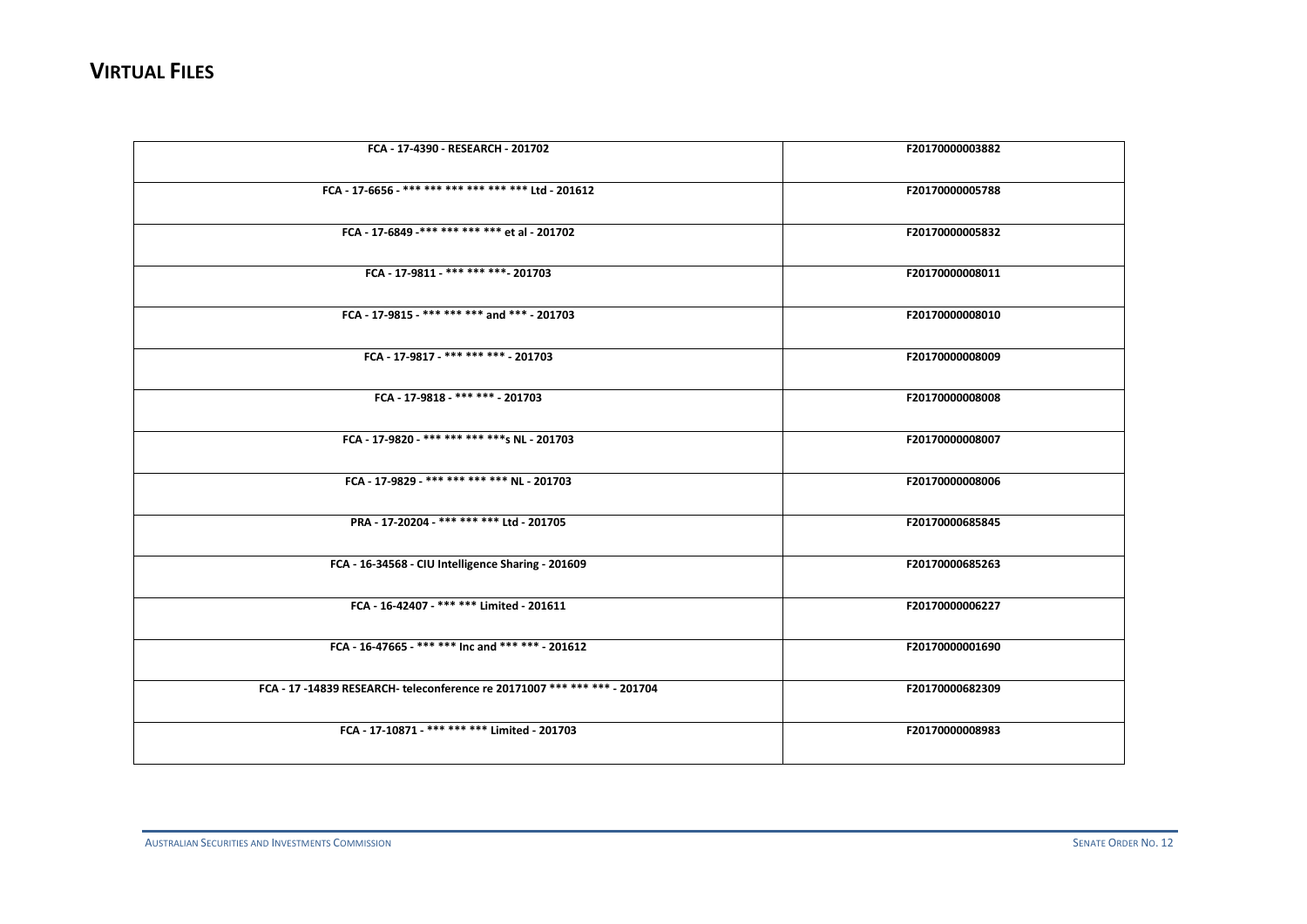| FCA - 17-13078 - *** Ltd and *** *** *** *** - 201703                    | F20170000679804 |
|--------------------------------------------------------------------------|-----------------|
|                                                                          |                 |
| FCA - 17-1694 - Evidence Gathering Management - 201701                   | F20170000002340 |
|                                                                          |                 |
|                                                                          |                 |
| FCA - 17-17067 -*** and *** - 201705                                     | F20170000683569 |
|                                                                          |                 |
| FCA - 17-17715 - *** *** Limited - 201705                                | F20170000684019 |
|                                                                          |                 |
| FCA - 17-18834 - *** **** Limited - 201705                               | F20170000684977 |
|                                                                          |                 |
| FCA - 17-20025 - Record Consumer Policy Presentation(Strat Intel) 201705 | F20170000685725 |
|                                                                          |                 |
|                                                                          |                 |
| FCA - 17-20922 - *** *** - 201705                                        | F20170000686613 |
|                                                                          |                 |
| FCA - 17-21784 - *** *** ***                                             | F20170000686960 |
|                                                                          |                 |
| FCA - 17-3831 - C*** *** *** LTD - 201702                                | F20170000003884 |
|                                                                          |                 |
| FCA - 17-4390 - RESEARCH - 201702                                        | F20170000004539 |
|                                                                          |                 |
|                                                                          |                 |
| FCA - 17-4510 - *** *** Pty Ltd - 201702                                 | F20170000004419 |
|                                                                          |                 |
| FCA - 17-7864 - RESEARCH - 201703                                        | F20170000684395 |
|                                                                          |                 |
| FCA - 17-8108 - *** *** *** Limited - 201703                             | F20170000006839 |
|                                                                          |                 |
| FCA - 17-8950 - *** and *** - 201703                                     | F20170000007503 |
|                                                                          |                 |
| FCA - 17-9347 - *** *** Pty Ltd and *** *** *** Limited - 201703         | F20170000007674 |
|                                                                          |                 |
|                                                                          |                 |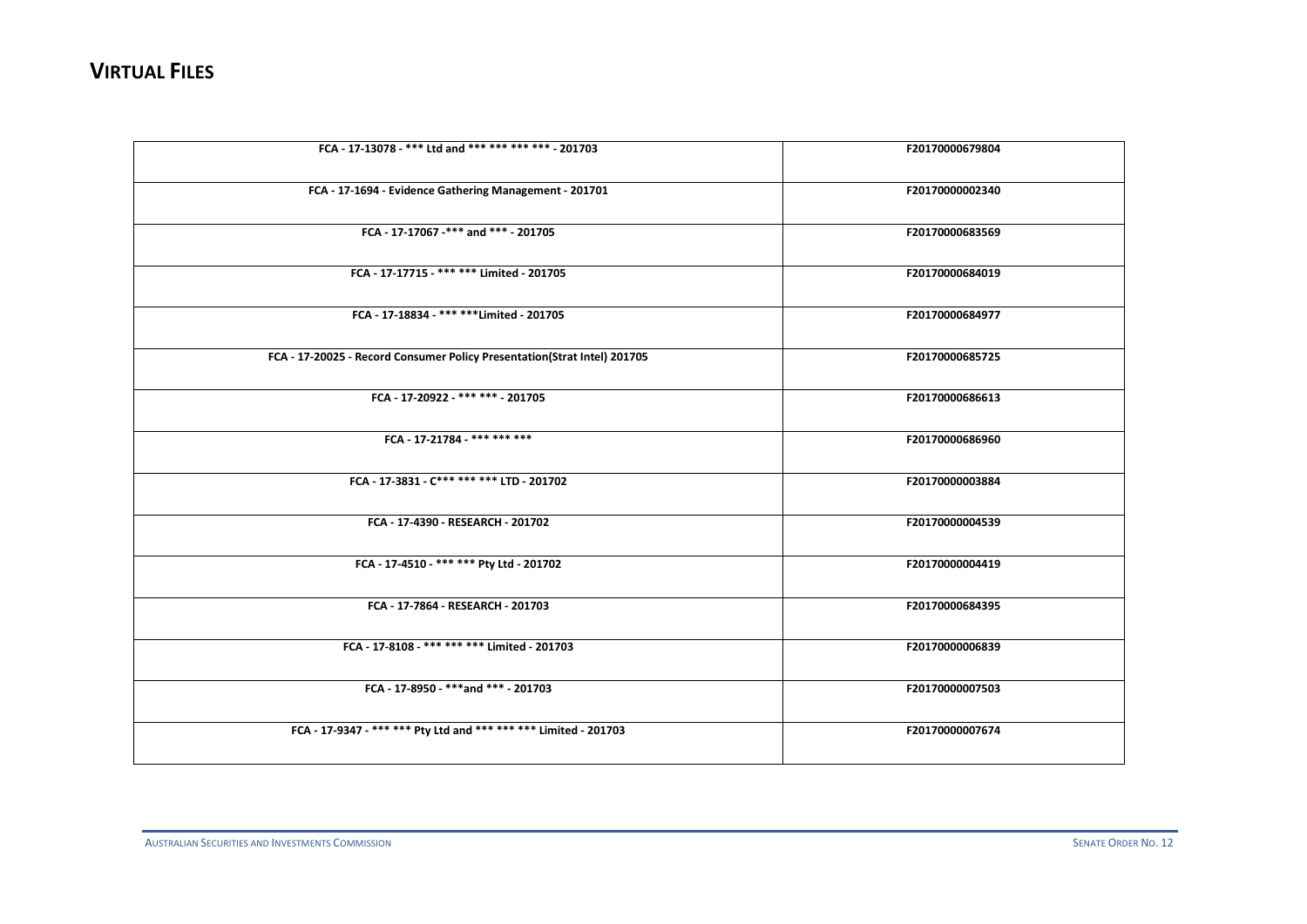| FCA-35578-*** *** *** *** *** -201610                 | F20170000006599 |
|-------------------------------------------------------|-----------------|
|                                                       |                 |
| FCA-17-2238-*** *** *** LTD-201701                    | F20170000002122 |
|                                                       | F20170000682743 |
| Interpol - 17-15379 - *** *** Pty Ltd - 201704        | F20170000682441 |
| AFP - 16-46274 - *** *** *** *** *** - 201612         | F20170000002507 |
| INTERPOL - 17-5145 - *** *** *** *** PTY LTD - 201702 | F20170000004530 |
| SFC - 17-1023 - *** *** *** *** *** Ltd - 201701      | F20170000001022 |
| SFC - 17-15393 - *** *** *** *** Limited - 201704     | F20170000682452 |
| SFC - 17-15510 - *** *** Ltd - 201704                 | F20170000682592 |
| SFC - 17-15698 - *** *** *** Limited - 201704         | F20170000682696 |
| SFC - 17-15785 - *** *** *** - 201704                 | F20170000682707 |
| SFC - 17-18095 - *** *** *** - 2017-5                 | F20170000684327 |
| SFC - 17-18739 - *** *** Ltd 201705                   | F20170000684861 |
| SFC - 17-18977 - *** *** *** - 201705                 | F20170000685009 |
| SFC - 17-21072 -*** *** ***                           | F20170000686418 |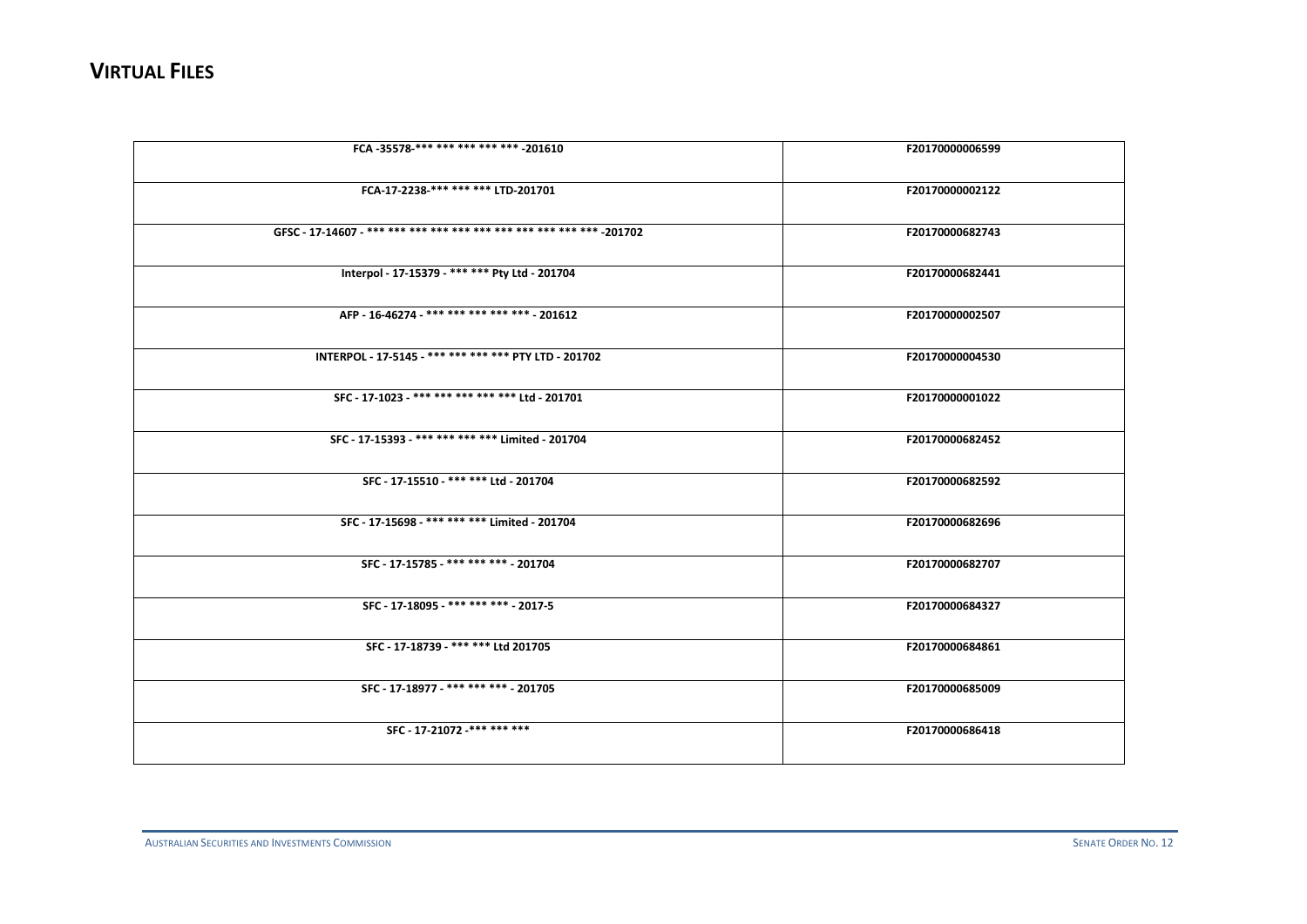| SFC - 17-21624 - *** *** *** - 201706               | F20170000686879 |
|-----------------------------------------------------|-----------------|
|                                                     |                 |
| SFC - 17-22409 - Data collection - 201706           | F20170000687229 |
|                                                     |                 |
| SFC - 17-22744 - *** *** - 201706                   | F20170000687511 |
|                                                     |                 |
| SFC - 17-23708 -*** *** *** 201706                  | F20170000688294 |
|                                                     |                 |
| SFC - 17-2824 - *** *** *** *** *** Co Ltd - 201701 | F20170000002529 |
|                                                     |                 |
| SFC - 17-4188 - *** *** - 201701                    | F20170000683087 |
|                                                     |                 |
| SFC - 17-4511 - *** *** and *** - 201611            | F20170000004379 |
|                                                     |                 |
| SFC - 17-5383 - *** *** - 201702                    | F20170000004612 |
|                                                     |                 |
| SFC - 17-6468 - *** *** *** - 201702                | F20170000005837 |
|                                                     |                 |
| SFC - 17-6469 - *** *** *** - 201702                | F20170000005838 |
|                                                     |                 |
| SFC-17-2769-*** *** *** *** *** -201702             | F20170000680222 |
|                                                     |                 |
| SFC-17-1921-*** *** *** -201701                     | F20170000457309 |
|                                                     |                 |
| HKMA - 17-8936 - Administrative Powers - 201703     | F20170000007348 |
|                                                     |                 |
| SFC - 17-1166 - *** *** *** *** Pty Ltd - 201611    | F20170000001153 |
|                                                     |                 |
| SFC - 17-18161 - *** *** *** *** - 201705           | F20170000684399 |
|                                                     |                 |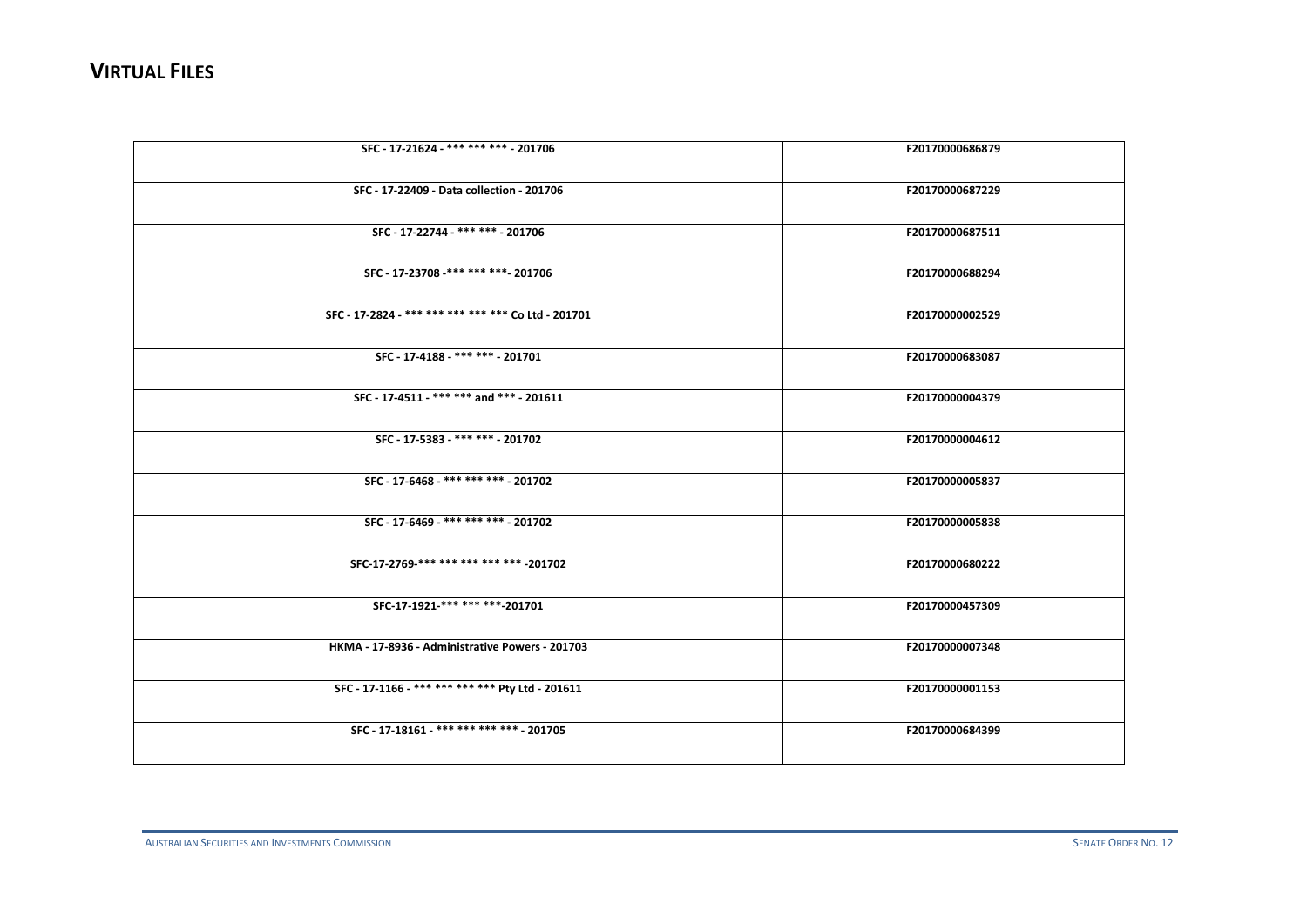| SFC - 17-20853 - *** *** AG - 201705                          | F20170000686275 |
|---------------------------------------------------------------|-----------------|
| SFC - 17-20906 - Staff trading policy - 201705                | F20170000686632 |
| SFC - 17-21449 - *** Ltd Witnesses (*** *** *** ***) - 201706 | F20170000686851 |
| SFC - 17-22346 - *** *** - 201706                             | F20170000687175 |
| SFC - 17-23478 - *** *** *** - 201706                         | F20170000688386 |
| SFC - 17-4476 - *** *** - 201702                              | F20170000003974 |
| SFC - 17-8109 - *** *** *** Limited - 201703                  | F20170000006841 |
| SFC - 17-9765 - *** *** *** - 201703                          | F20170000007946 |
| SFC-17-1332-*** *** ***-201701                                | F20170000003593 |
| SFC-17-2963-*******-201702                                    | F20170000003944 |
| SFC - 17-19331 - Policy Study-Cloud Computing - 201705        | F20170000685301 |
| HUNGARY - 17-9760 - *** *** *** PTY LYD - 201703              | F20170000007944 |
| KPK - 17-6607 - *** *** *** *** *** - 201701                  | F20170000007459 |
| WBG - 17-23178 - Delegation - 201706                          | F20170000687907 |
| OJK - 17-21456 -*** Ltd Witness, *** *** - 201706             | F20170000686855 |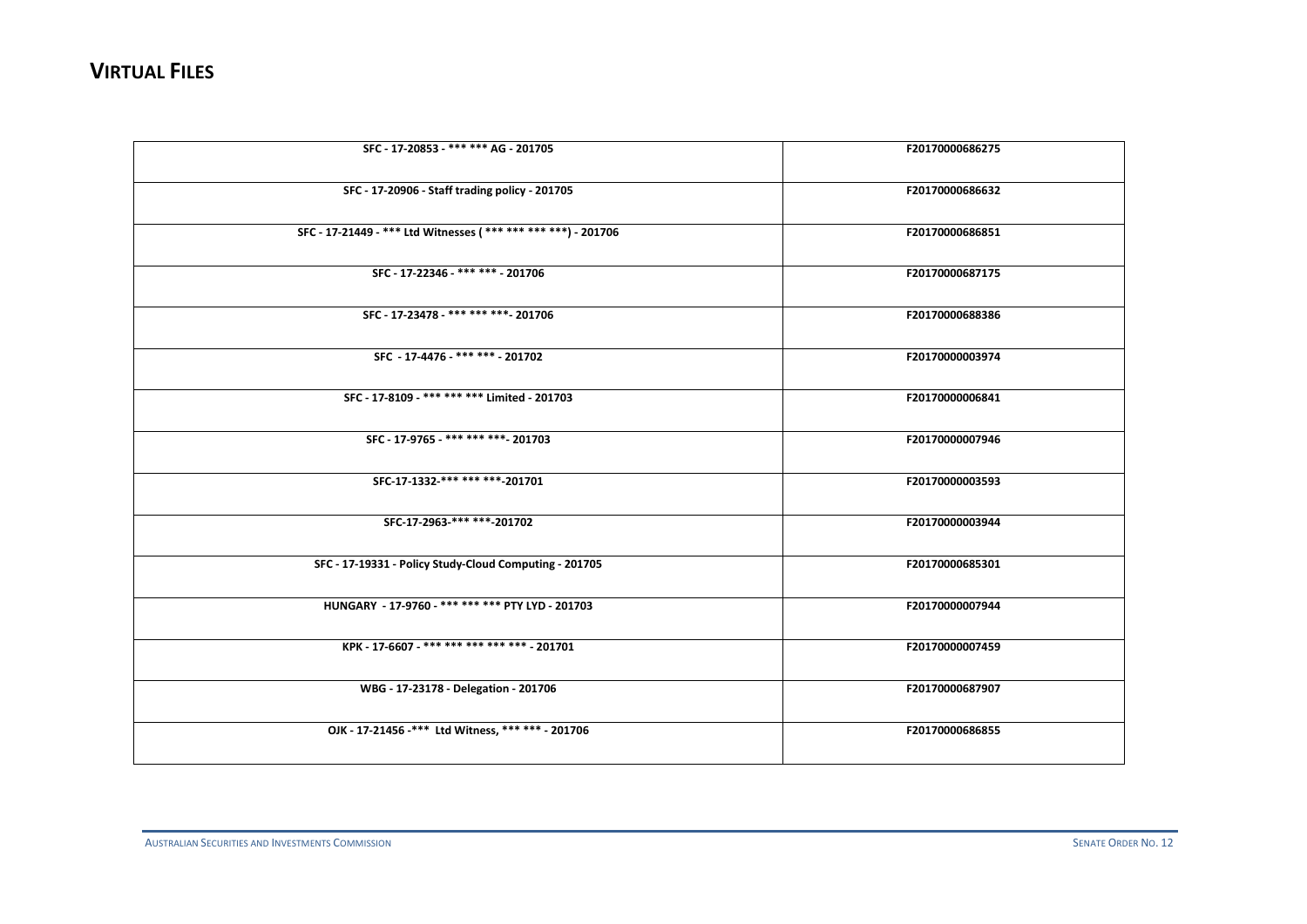| Uni of Syd - 17-6614 - Consumer Protection Discussions - 201702            | F20170000005657 |
|----------------------------------------------------------------------------|-----------------|
| AFP - Interpol - 17-4067 - International Cooperation Arrangements - 201702 | F20170000003646 |
| Basel Com - 17-6796 - Fintech                                              | F20170000005800 |
| DFAT - No ASCTEC - Passport Fraud Case - 201702                            | F20170000682272 |
| ESMA - 17-4057 - *** *** Pty Ltd and *** *** *** Pty Ltd - 201702          | F20170000003612 |
| OECD - 17-6640 - Fintech and Innovation Hubs Taskforce - 201702            | F20170000005670 |
| World Bank - 17-12121 - Survey on consumer protection - 201704             | F20170000679950 |
| CBI - 16-40785 - *** *** Limited - 201611                                  | F20170000001135 |
| CIB-17-2167-*** *** ****LTD-201701                                         | F20170000002062 |
| Interpol - 17-21307 - Binary options - 201706                              | F20170000686892 |
| ISA - 17-9134 - *** *** *** - 201403                                       | F20170000007485 |
| FSA - 17 - Conduct Risk Survey - 201702                                    | F20170000005533 |
| FSA - 17-18218 - *** **** Ltd and *** *** 201705                           | F20170000684469 |
| CMA - 16-18798 - HR Policies and Procedures - 201605                       | F20170000686291 |
| CMA - 17-10836 - DELEGATION Retail Online FX Trading - 201703              | F20170000684222 |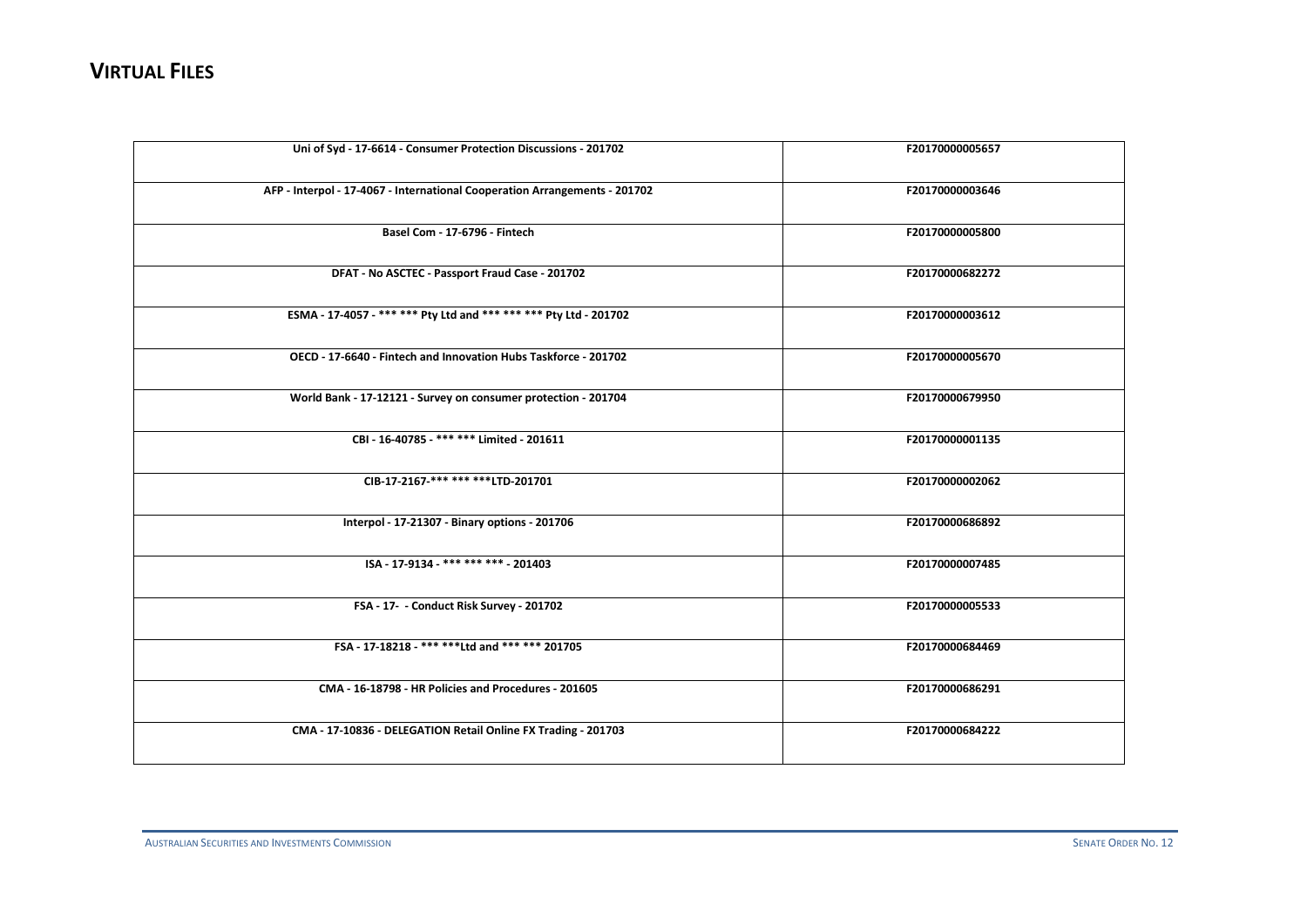| UNCLAIMED FINANCIAL ASSETS AUTHORITY - 17-10585 - RESEARCH 201703 | F20170000680586 |
|-------------------------------------------------------------------|-----------------|
| CMA - 16-18798 - Benchmarking HR Policies - 201605                | F20170000680233 |
| <b>UFAA - 17-10585 - Unclaimed Monies - 201703</b>                | F20170000683998 |
| FSS - 17-18844 - Enforcement Regime (RESEARCH) - 201705           | F20170000685020 |
| KOFIA - 17-5800 - DELEGATION - 201702                             | F20170000005660 |
| Interpol - 17-15309 - *** *** Pte Ltd - 201704                    | F20170000682418 |
| CSSF - 17-23641 - *** *** *** *** Limited - 201706                | F20170000688223 |
| FCMC - 17-18158 - *** *** *** - 201704                            | F20170000684397 |
| MEXICO registry-17-2880-*** *** SA-201702                         | F20170000688190 |
| International Registries Inc -16-38432 -*** *** LTD - 201610      | F20170000003953 |
| 17-6277 - *** Pty Ltd - 201702                                    | F20170000005444 |
| FRC - 17-17361 - Delegation visit - 201705                        | F20170000683849 |
| MFA - 17-17535 - *** *** Limited - 201705                         | F20170000683938 |
| Bank Negara Malaysia - 20522 - 16-********** - 20160608           | F20170000680215 |
| CCM - 7104-17 - Companies LImited by Guarantee - 201703           | F20170000006593 |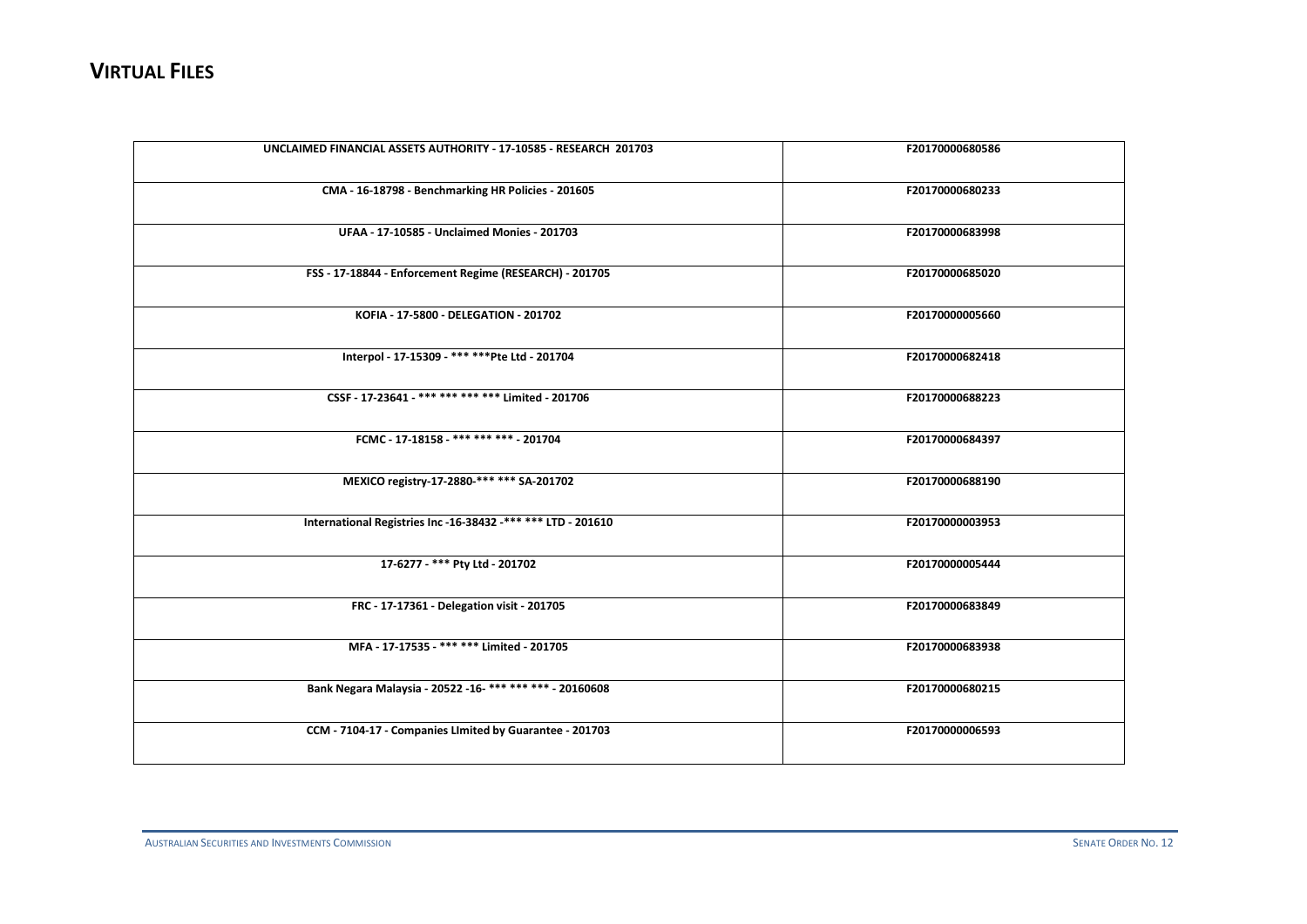| MSC - 16-29812 - NCCP Act - 201608                              | F20170000687030 |
|-----------------------------------------------------------------|-----------------|
| MSC-17- -**************** Ltd-201705                            | F20170000683865 |
| MSC - 17-13894 - *** *** *** - 201703                           | F20170000680211 |
| MSC - 17-1783 - Internal Audit - 201701                         | F20170000002382 |
| MSC - 17-20217 - *** *** *** - 201705                           | F20170000686204 |
| MSC - 17-20319 - *** *** - 201705                               | F20170000686920 |
| MSC - 17-21821 - *** *** *** - 201706                           | F20170000686964 |
| MSC - 17-22022 - APRA contact - 201706                          | F20170000687034 |
| LFSA - 17-1171 - *** *** *** *** Pty Ltd - 201611               | F20170000001158 |
| MSC - 17-1750 - *** *** *** Ltd - 201701                        | F20170000001656 |
| AFM - 17-14471 -*** *** *** Limited - 201704                    | F20170000680595 |
| AFM - 17-15711 - Governance Arrangements for ASIC - 201704      | F20170000682698 |
| AFM - 17-7145 -*** *** *** *** Limited - 201703                 | F20170000006418 |
| Netherlands Caribbean Countries - Financial Regulation - 201702 | F20170000002699 |
| Interpol - 16378-17 - *** *** SA - 201704                       | F20170000683071 |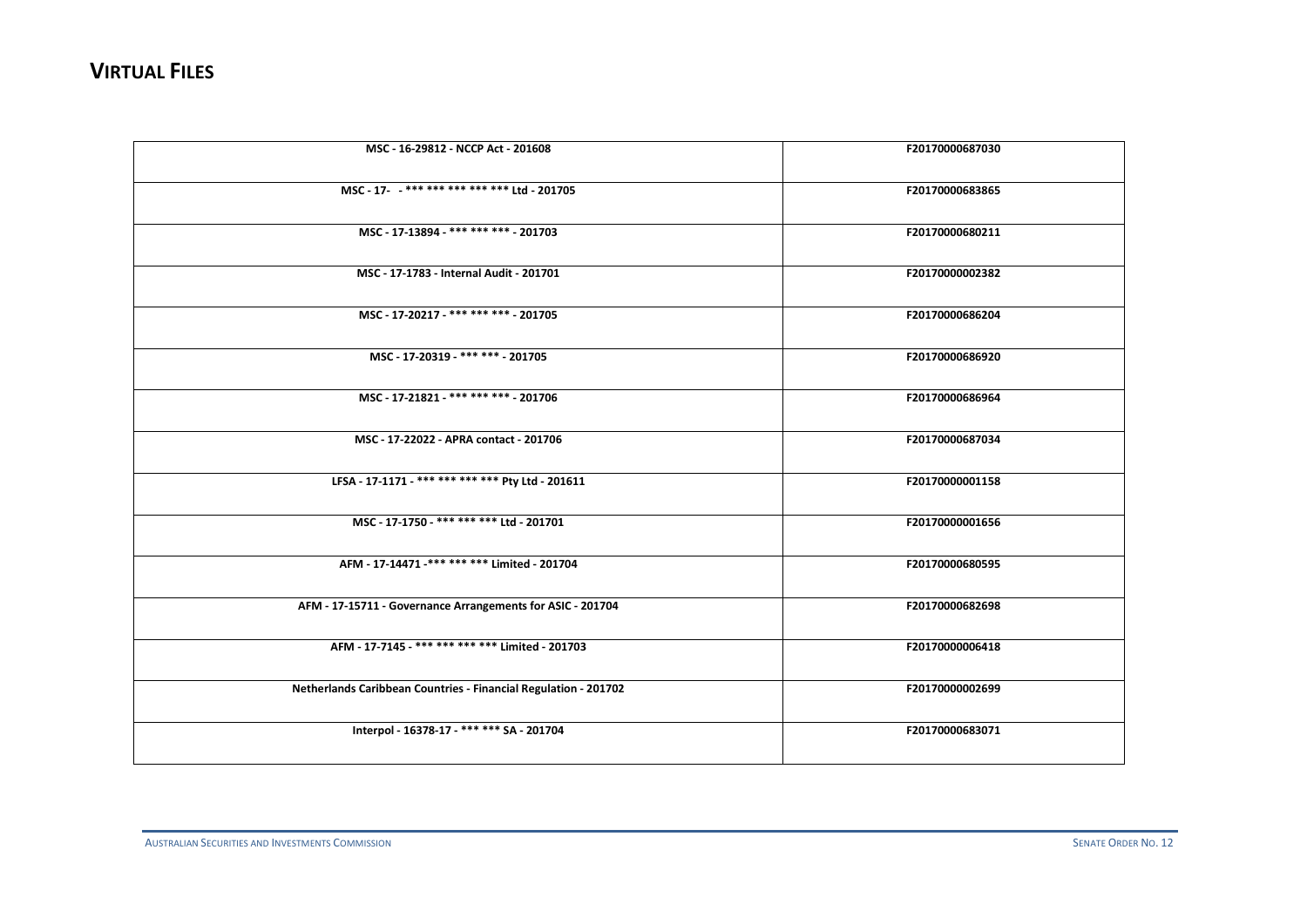| SEBON - 17-5919 - Delegation visit - 201702                                                    | F20170000006686 |
|------------------------------------------------------------------------------------------------|-----------------|
| FMA - 16-33559 - RG190 update - 201609                                                         | F20170000004421 |
| FMA - 16-42195 - *** *** *** *** *** Limited - 201611                                          | F20170000004338 |
| FMA - 16-42196 - *** *** *** Pty Ltd - 201611                                                  | F20170000004529 |
| FMA - 17 - 12170 - Probity - *** *** *** *** - 20174                                           | F20170000681562 |
| FMA - 17-17130 -*** *** - 201705                                                               | F20170000683587 |
| FMA - 17-17383 - *** *** *** - 201705                                                          | F20170000683784 |
| FMA - 17-18384 - Designation Notice - Aust Investment Companies - 201705                       | F20170000684620 |
| FMA - 17-18613 - Related bodies corporate and associated entities of market licensees - 201705 | F20170000684898 |
| FMA - 17-18659 - *** *** Limited                                                               | F20170000684808 |
| FMA - 17-18723 - *** *** and *** *** and *** - 201705                                          | F20170000684901 |
| FMA - 17-20259 - Regulatory Returns for Licensees - 201705                                     | F20170000686253 |
| FMA - 17-22801 - Expert Witnesses - 201706                                                     | F20170000687528 |
| FMA - 17-22818 - Derivatives definition - 201706                                               | F20170000687535 |
| FMA - 17-2942 - Portfolio Consortium Forum FA Qualifications - 201712                          | F20170000002618 |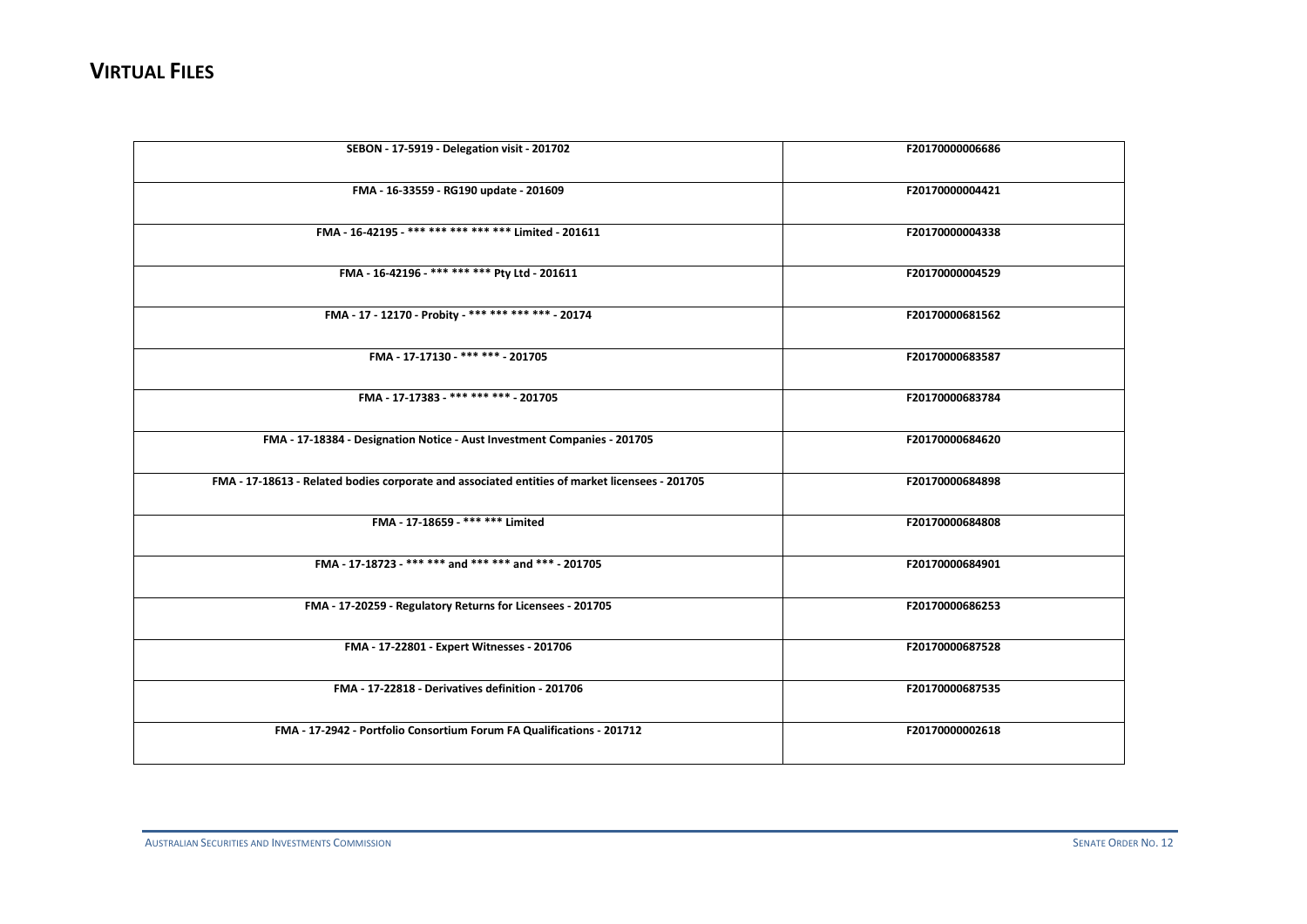| FMA - 17-4197 - Data Analytics - 201611                            | F20170000003711 |
|--------------------------------------------------------------------|-----------------|
| FMA - 17-4446 - Substantial Shareholder Disclosure - 201702        | F20170000003906 |
| FMA - 17-4876 - *** *** *** *** *** *** *** - 201702               | F20170000004408 |
| FMA - 17-5349 - *** Pty Ltd - 201702                               | F20170000004556 |
| FMA - 17-5636 - Development for policy staff - 201702              | F20170000004796 |
| FMA - 17-5641 - Mkt Supervision, Crowdfunding and Fintech - 201702 | F20170000004787 |
| FMA - 17-7637 - MEETING - 201703                                   | F20170000006403 |
| FMA-17-2221-*** *** *** LTD-201701                                 | F20170000002109 |
| MBIE - 17-16138 - *** Pty Ltd - 201705                             | F20170000682832 |
| MBIE - 17-17355 - *** *** Pty Ltd - 201705                         | F20170000683779 |
| AGD - 17-20235 - *** *** *** 201705                                | F20170000686206 |
| FMA - 16-43011 - *** *** *** *** *** - 201611                      | F20170000002045 |
| FMA - 17-15154 - RESEARCH ENF Infringement Notices - 201704        | F20170000682273 |
| FMA - 17-18832 - *** *** Limited                                   | F20170000684980 |
| FMA - 17-19189 - Add On Insurance Research 201705                  | F20170000687116 |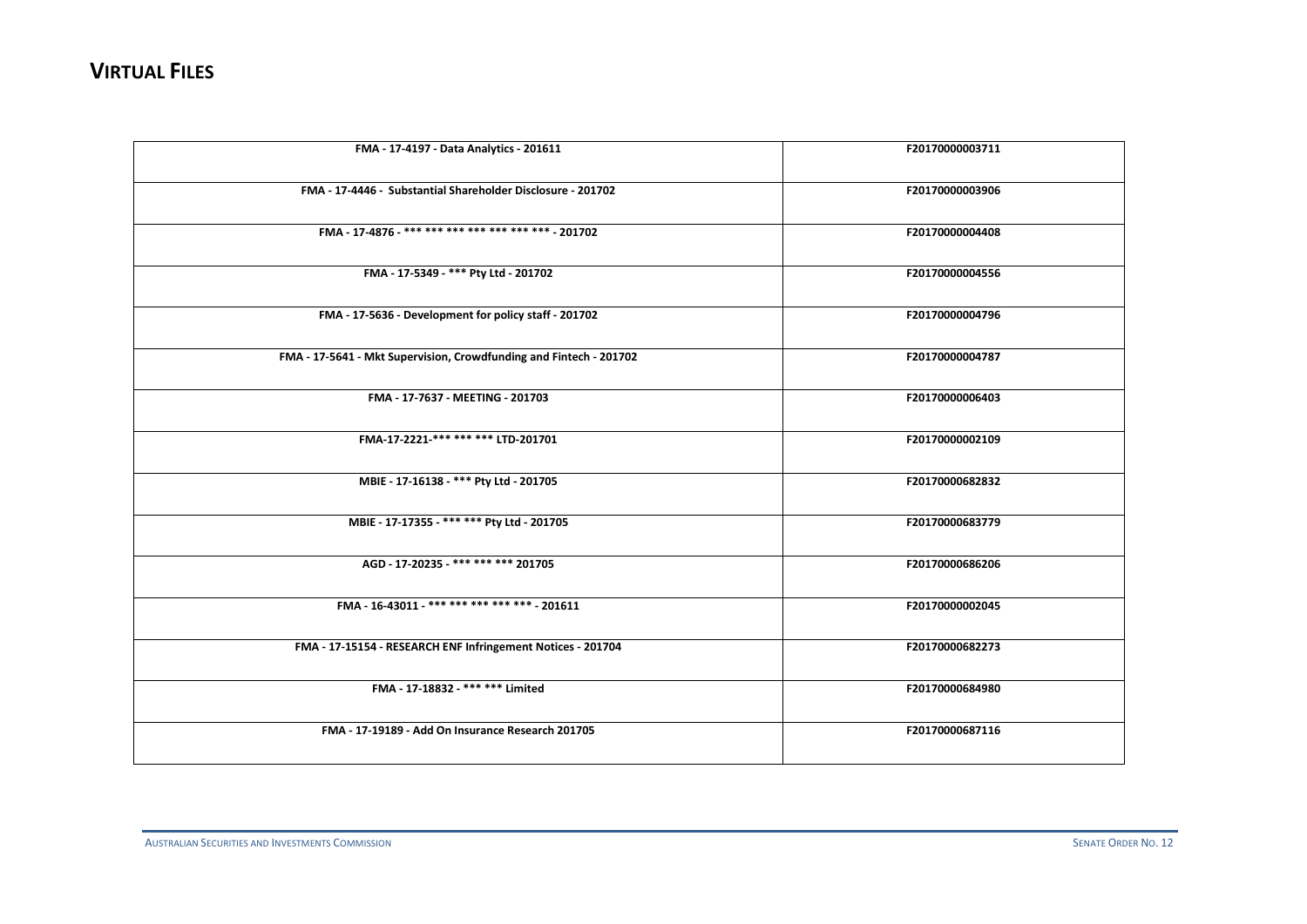| FMA - 17-20905 - Staff trading policy - 201705                          | F20170000686627 |
|-------------------------------------------------------------------------|-----------------|
| FMA - 17-20924 - *** FX - 201705                                        | F20170000686618 |
| FMA - 17-22737 - *** *** - 201706                                       | F20170000687495 |
| FMA - 17-8948 - *** *** *** - 201703                                    | F20170000007502 |
| FMA - 17-20259 - Create regulatory returns for 6 licence types - 201705 | F20170000686217 |
| NAB - 17-8124 - *** *** and *** *** - 201703                            | F20170000006736 |
| SEC - 17-12127 - Regulation of demutualised SX - 201704                 | F20170000679811 |
| SEC - 17-8056 - *** *** and *** - 201703                                | F20170000007226 |
| KNF - 17-10345 - *** Pty Ltd - 201703                                   | F20170000008490 |
| FSA-17-22353-*******-201706                                             | F20170000687172 |
| <b>Requests In</b>                                                      | F20170000685125 |
| CMA - 17-13010 - Research - 201704                                      | F20170000679806 |
| CMA - 17-18623 - RESEARCH Internal Compliance Practices - 201705        | F20170000684853 |
| INTERPOL - 17-16434 - *** *** *** *** *** *** *** - 201704              | F20170000683099 |
| INTERPOL - 17-18971 - *** *** Limited - 201705                          | F20170000685000 |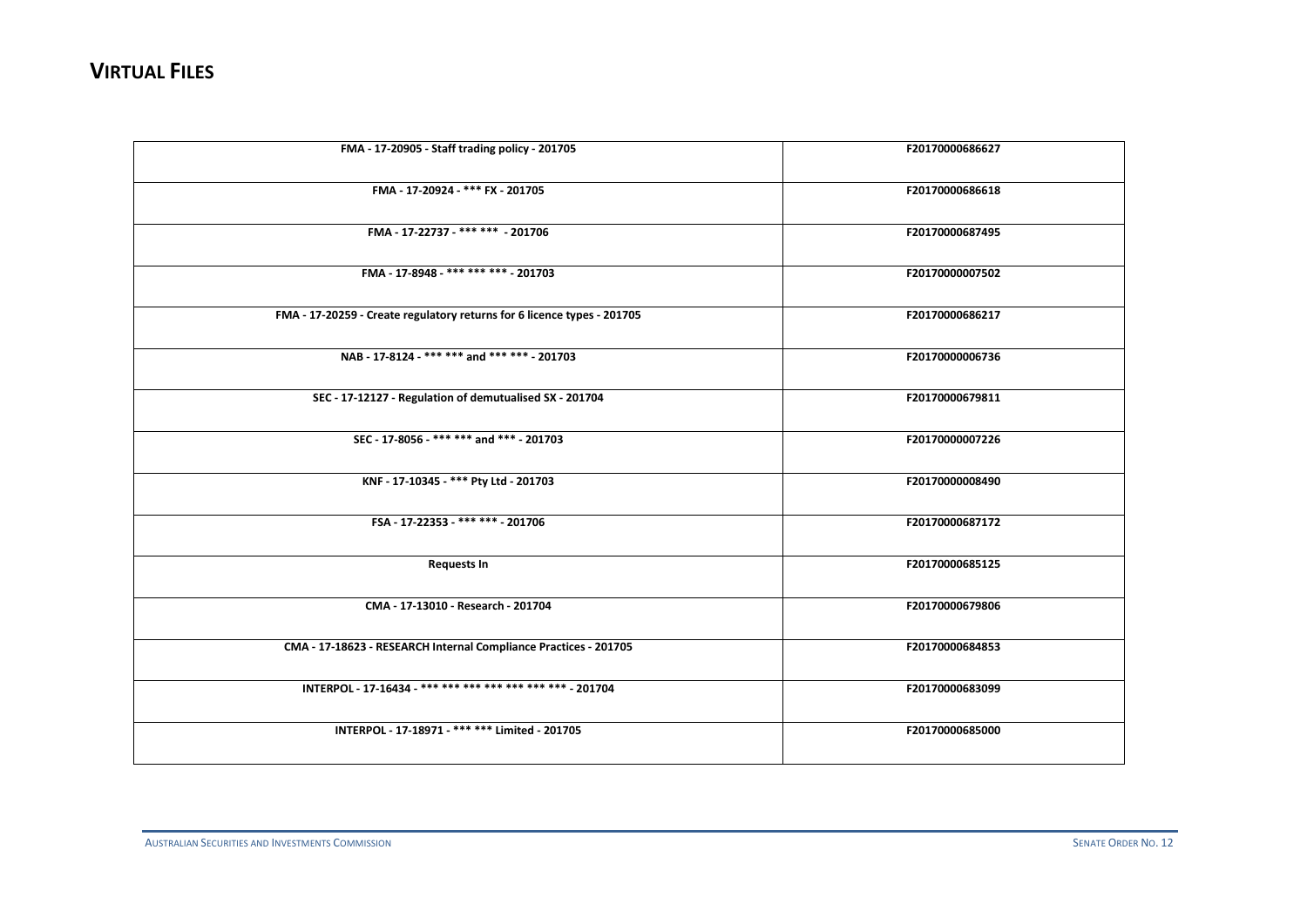| INTERPOL - 17-21833 - *** *** *** Pte Ltd                                 | F20170000686970 |
|---------------------------------------------------------------------------|-----------------|
| MAS - 17-18791 - *** *** - 201703                                         | F20170000684892 |
| MAS - 17-22853 - *** *** *** - 201706                                     | F20170000687672 |
| MAS-17-3050-*** ***-201702                                                | F20170000456098 |
| MAS-17-3055-*** *** *** LTD-201702                                        | F20170000006380 |
| MAS - 17-4320 - *** PTY LTD ors - 201702                                  | F20170000005867 |
| MAS - 17-888 - *** *** *** *** and ors - 201611                           | F20170000000922 |
| MAS - 17-17334 - *** *** *** *** *** *** 201705                           | F20170000683758 |
| MAS - 17-18827 - *** *** Limited - 201705                                 | F20170000684976 |
| MAS - 17-1886 - *** *** *** Ltd - 201701                                  | F20170000001786 |
| MAS - 17-20792 - *** *** ***                                              | F20170000686442 |
| MAS - 17-20911 - *** *** - 201705                                         | F20170000686593 |
| MAS - 17-21438 - *** LTD witnesses (*** *** *** *** and *** ***) - 201706 | F20170000686853 |
| MAS - 17-21788 - *** *** *** - 201706                                     | F20170000686961 |
| MAS - 17-6621 - Fintech Referral of *** *** *** Pty Ltd - 201702          | F20170000005666 |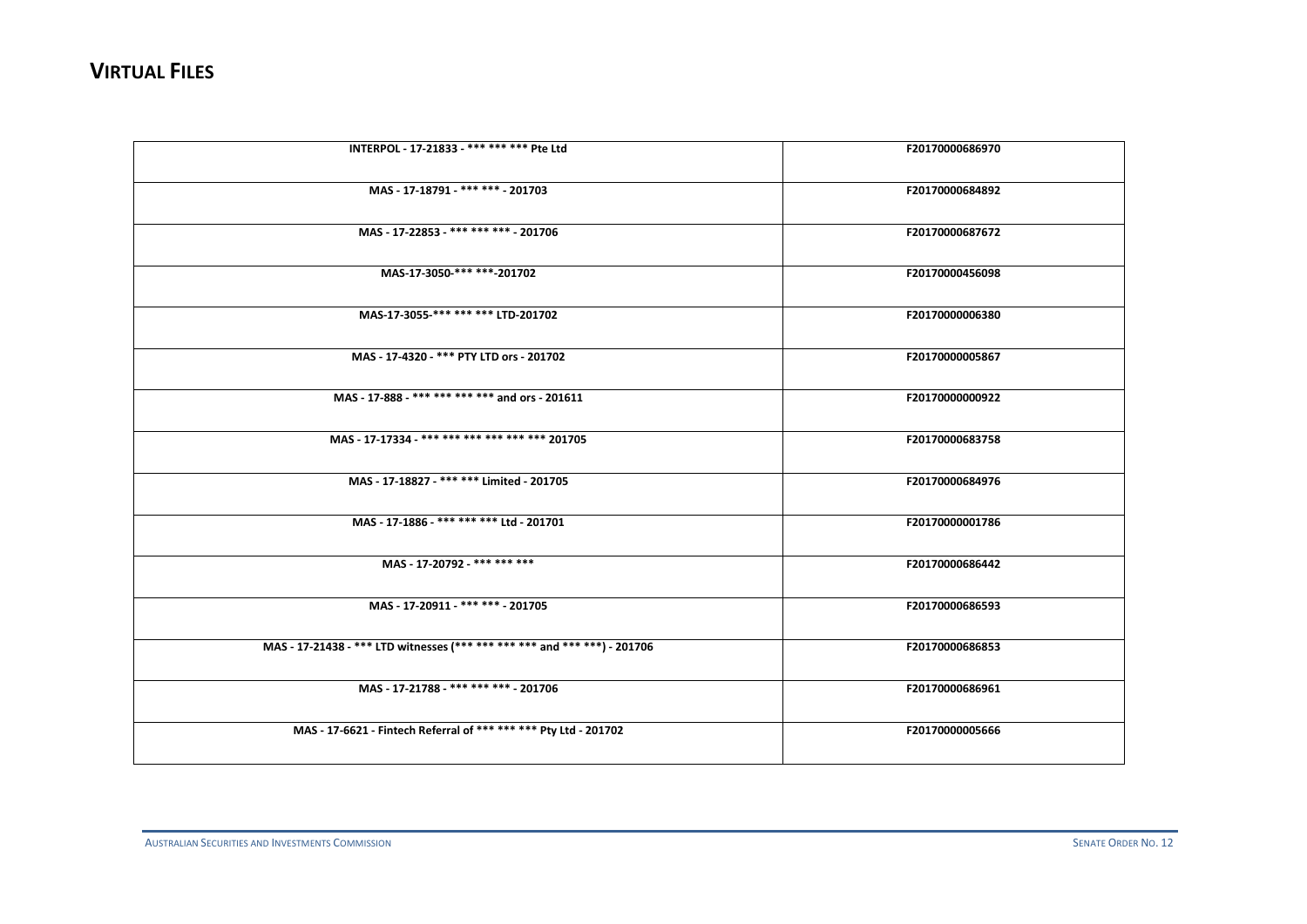| MAS - 17-8947 - *** *** *** - 201703                    | F20170000007504 |
|---------------------------------------------------------|-----------------|
|                                                         |                 |
| MAS-17-2704-*** *** PTE LTD                             | F20170000684658 |
|                                                         |                 |
| QuestNet - 17-23269 - *** *** *** Pte Ltd - 201706      | F20170000688086 |
|                                                         |                 |
| FI - 17-23786 - *** *** *** - 201706                    | F20170000688374 |
|                                                         |                 |
| INTEROL - 17-10300 - *** *** - 201703                   | F20170000682699 |
|                                                         |                 |
| Interpol - 17-10073 - *** *** *** - 201703              | F20170000008269 |
|                                                         | F20170000004973 |
| <b>Requests Out</b>                                     |                 |
| SFC - TAIWAN - 17-10624 - *** LTD ASX Code QIN - 201703 | F20170000008737 |
|                                                         |                 |
| AFP - 16-46313 - MAR - *** Pty Ltd - 201612             | F20170000001769 |
|                                                         |                 |
| AFP - 17-3461 - *** *** *** Pty Ltd - 201611            | F20170000003422 |
|                                                         |                 |
| AFP - 17-4772 - *** and ors - 201702                    | F20170000004417 |
|                                                         |                 |
| APEC - 17-8254 - Delegation from US delegates - 201703  | F20170000007016 |
|                                                         |                 |
| CFTC - 17-21310 - *** *** - 201706                      | F20170000686891 |
|                                                         |                 |
| CFTC - 17-7466 - *** *** *** *** - 201703               | F20170000006184 |
|                                                         |                 |
| FINRA - 17-7156 - *** *** and *** *** - 201703          | F20170000006007 |
|                                                         |                 |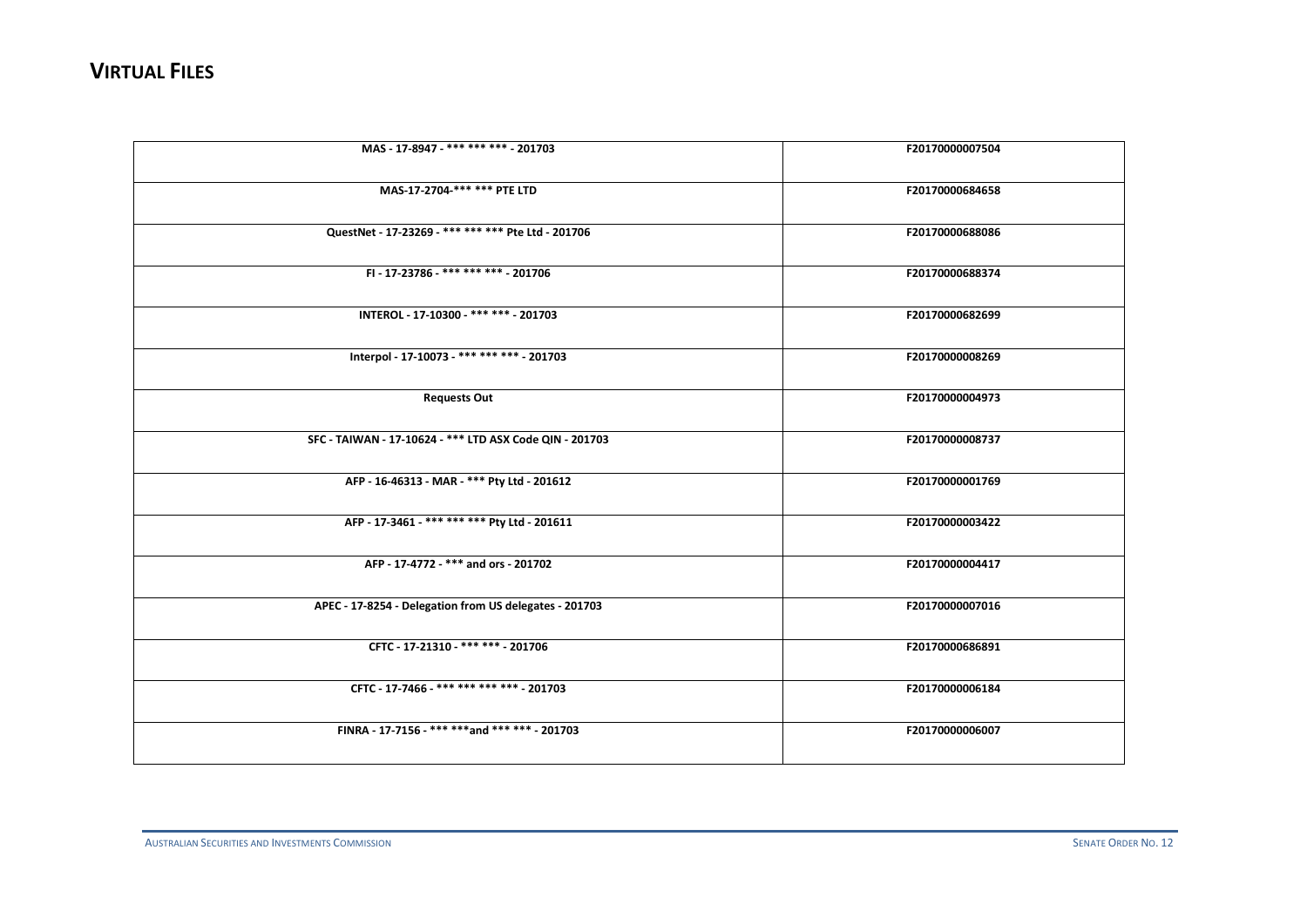| FINRA-17-544-*** ***-201701                               | F20170000000615 |
|-----------------------------------------------------------|-----------------|
| NASDAQ - 17-21695 - *** *** *** Limited - 201706          | F20170000686913 |
| NFA - 17-14388 - *** *** Limited - 201704                 | F20170000680589 |
| NFA - 17-15461 - *** *** *** *** *** - 201704             | F20170000682521 |
| NFA-17-1612-*** ***                                       | F20170000457577 |
| NFA - 17-21179 - *** *** *** *** *** *** Pty Ltd - 201706 | F20170000686537 |
| NFA - 17-5934 - *** *** Pty Ltd - 201702                  | F20170000005082 |
| SEC - 17- - *** ****Ltd and *** *** *** Ltd - 201702      | F20170000005843 |
| SEC - 17 - 7826 - *** *** - 201703                        | F20170000006514 |
| SEC - 17-14587 - *** *** *** - 201704                     | F20170000686265 |
| SEC - 17-15520 - *** *** Pty Ltd - 201704                 | F20170000682674 |
| SEC - 17-19415 - Market Integrity Rule 5.10.7 - 201705    | F20170000685449 |
| SEC - 17-4102 -*** *** *** Ltd - 201702                   | F20170000003268 |
| SEC - 17-5140 - *** *** *** Inc *** *** - 201702          | F20170000005667 |
| AGD - 14612-17 *** *** *** *** 201705                     | F20170000684149 |
|                                                           |                 |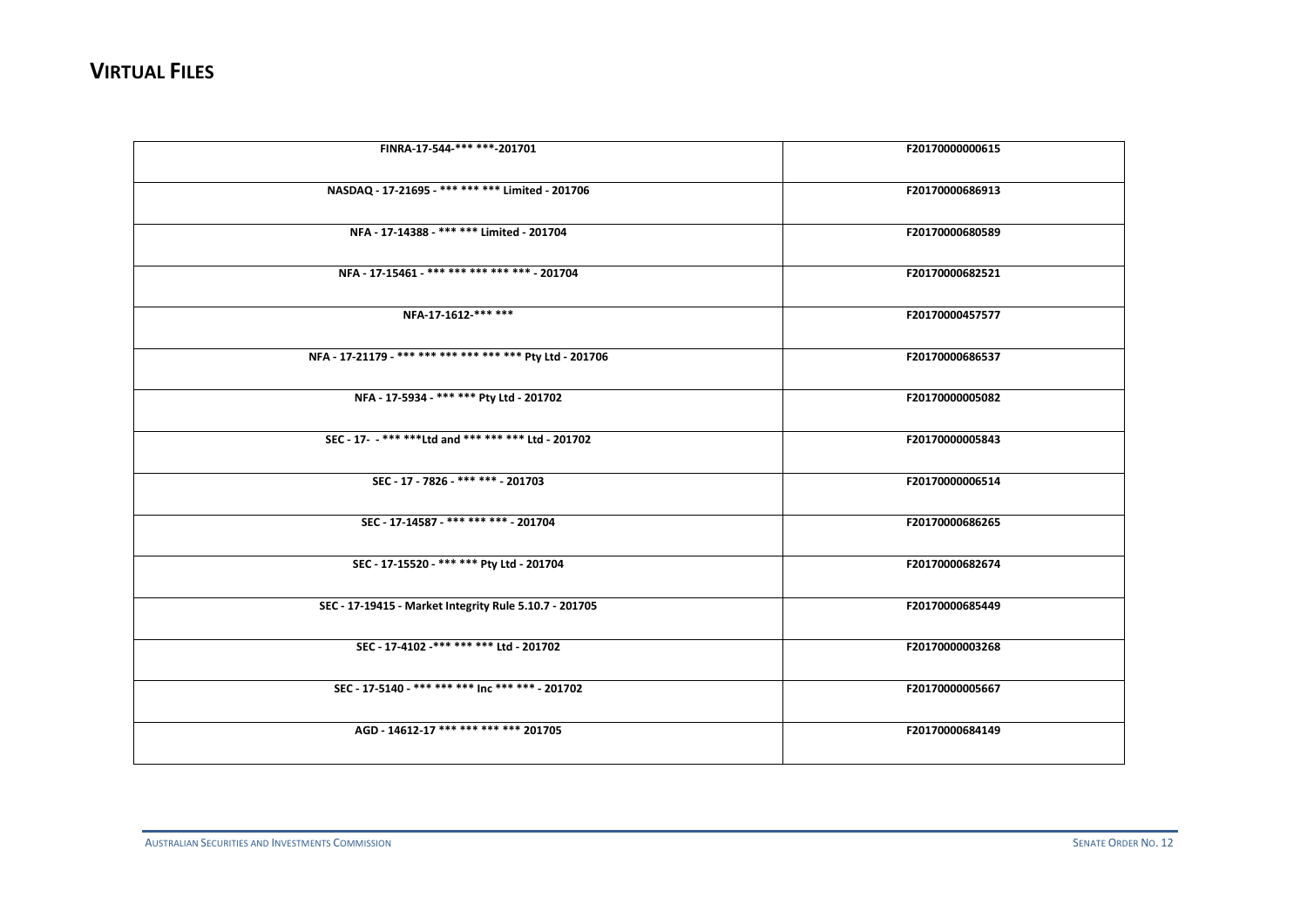| F20170000684703 |
|-----------------|
| F20170000005823 |
| F20170000008677 |
| F20170000684981 |
| F20170000002357 |
| F20170000685258 |
| F20170000686599 |
| F20170000007499 |
| F20170000005751 |
| F20170000008679 |
| F20170000001695 |
| F20170000008886 |
| F20170000682723 |
| F20170000002333 |
| F20170000683734 |
|                 |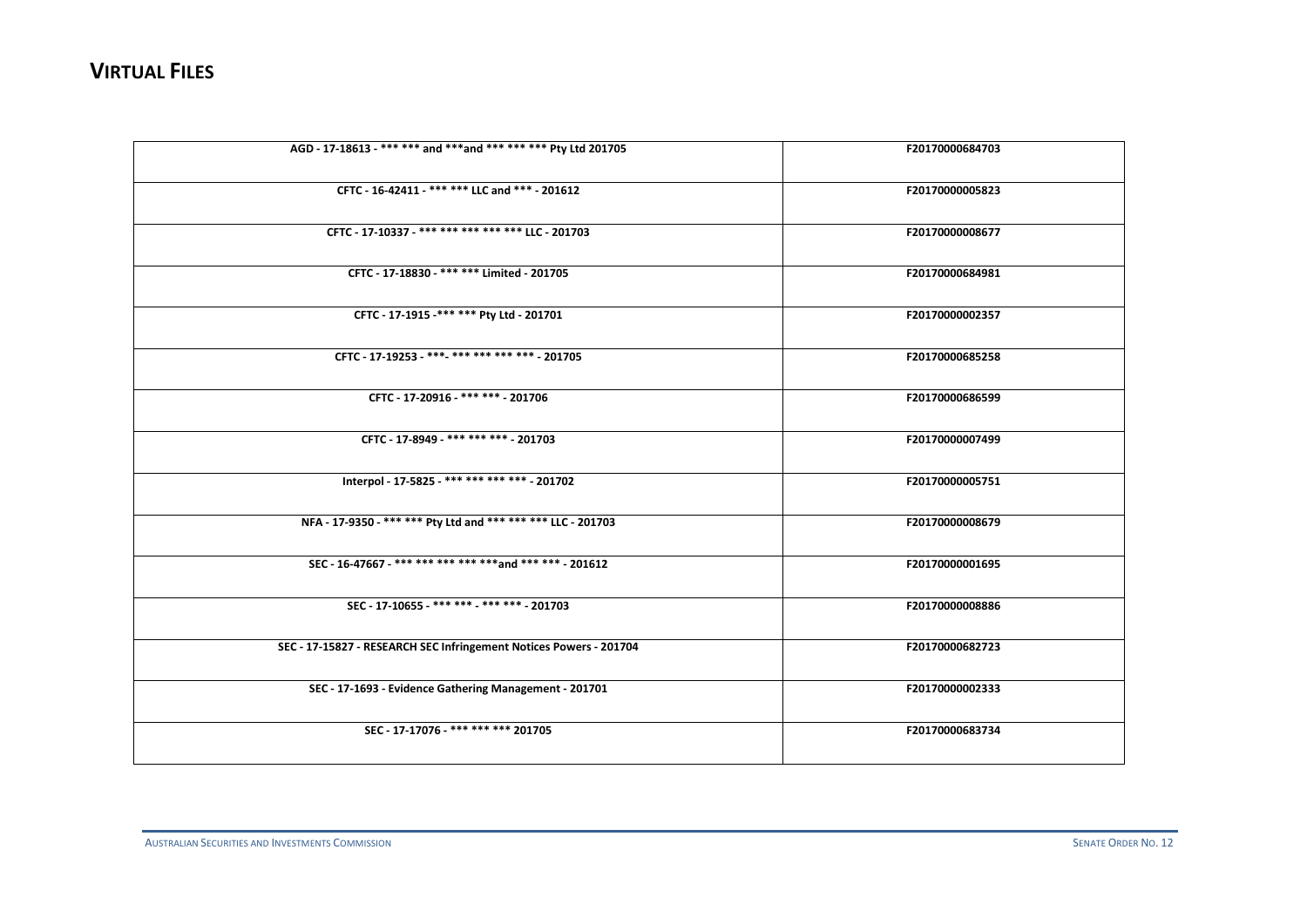| SEC - 17-18828 - *** *** *** *** Inc - 201705                           | F20170000685068 |
|-------------------------------------------------------------------------|-----------------|
| SEC - 17-20904 - Staff trading policy - 201705                          | F20170000686641 |
| SEC - 17-21453 - *** *** Witnessses (*** *** *** *** ***) - 201706      | F20170000686936 |
| SEC - 17-8107 - *** *** *** - 201703                                    | F20170000006840 |
| Research                                                                | F20170000683285 |
| US SEC - Extracts from US Securities Legislation - 201705               | F20170000683284 |
| FSC - 17-23270 - *** **** Limited                                       | F20170000688085 |
| IBCR - 17-4302 - *** *** - 201702                                       | F20170000003948 |
| IBCR - 17-4495 - *** *** *** LTD - 201702                               | F20170000003960 |
| IBCR - 17-4736 - *** *** LIMITED - 201702                               | F20170000004723 |
| SSC-VIET NAM - 17-10050 - DELEGATION VISIT - 201703                     | F20170000453568 |
| SAMOA INTERNATIONAL BUSINESS CENTRE-16-47040-*** *** *** Limited-201612 | F20170000004053 |
| SAMOA Registry-17-2985-*** *** *** LTD-201702                           | F20170000004052 |
| FSA-                                                                    | F20170000007893 |
| Interpol - 17-18737 - T *** *** *** *** *** *** *** - 201705            | F20170000684887 |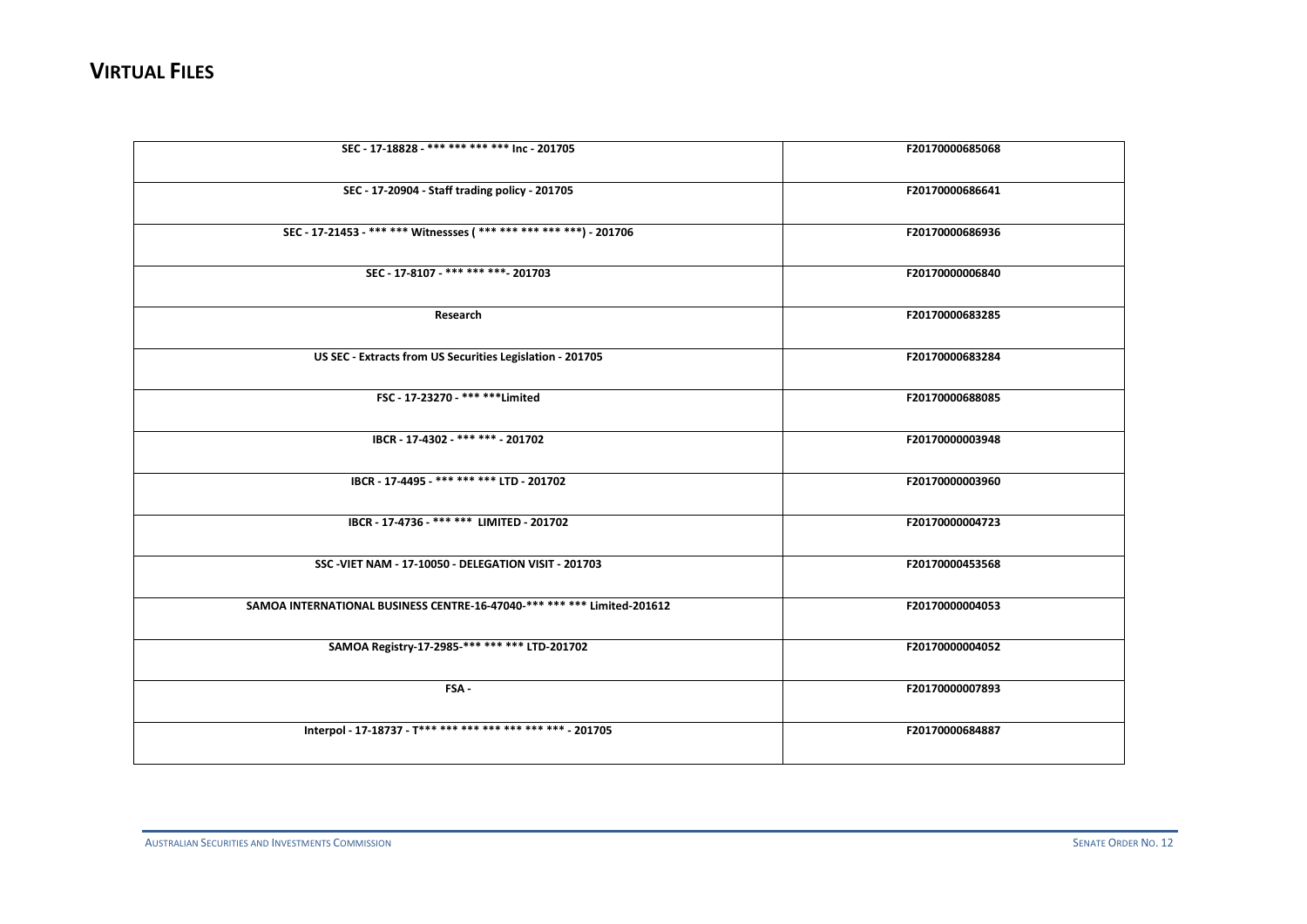| FSB - 17-7869 -*** *** *** *** - 201703                                                             | F20170000006710 |
|-----------------------------------------------------------------------------------------------------|-----------------|
|                                                                                                     |                 |
| JSE - 17-9009 - *** *** - 201703                                                                    | F20170000007496 |
|                                                                                                     |                 |
|                                                                                                     |                 |
| SACC - 17-5725 - *** *** *** *** - 201702                                                           | F20170000005116 |
|                                                                                                     |                 |
| 10311-17 - AUSTRAC IR 6362 - Possible daigou business network                                       | F20170000679709 |
|                                                                                                     |                 |
| 105-17 - AUSTRAC Referral of SMR                                                                    |                 |
|                                                                                                     | F20170000004960 |
|                                                                                                     |                 |
| 11163-17 - AUSTRAC OIR Possible trade based money laundering in the scrap metal or car parts sector | F20170000679716 |
|                                                                                                     |                 |
| 11642-17 - ACIC and AUSTRAC RFI - New Company Registrations                                         | F20170000250597 |
|                                                                                                     |                 |
|                                                                                                     |                 |
| 11985 - 17 - AUSTRAC IR - *** ***                                                                   | F20170000686602 |
|                                                                                                     |                 |
| 13131-17 - AUSTRAC TIR *** *** Pty Ltd                                                              | F20170000686946 |
|                                                                                                     |                 |
| 1328-17 - ACIC and AUSTRAC RFI - New Company Registrations                                          | F20170000001297 |
|                                                                                                     |                 |
|                                                                                                     |                 |
| 13646-17 - SAPOL RFI - *** *** *** Pty Ltd                                                          | F20170000680408 |
|                                                                                                     |                 |
| 13907-17 - ACIC and AUSTRAC RFI - New Company Registrations                                         | F20170000680217 |
|                                                                                                     |                 |
| 145-17 - AUSTRAC Operations Bulletin December 2016                                                  | F20170000001099 |
|                                                                                                     |                 |
|                                                                                                     |                 |
| 146-17 - AFP RFI - *** *** *** *** *** ***                                                          | F20170000001100 |
|                                                                                                     |                 |
| 147-17 - AUSTRAC Referral of SMR                                                                    | F20170000004023 |
|                                                                                                     |                 |
|                                                                                                     |                 |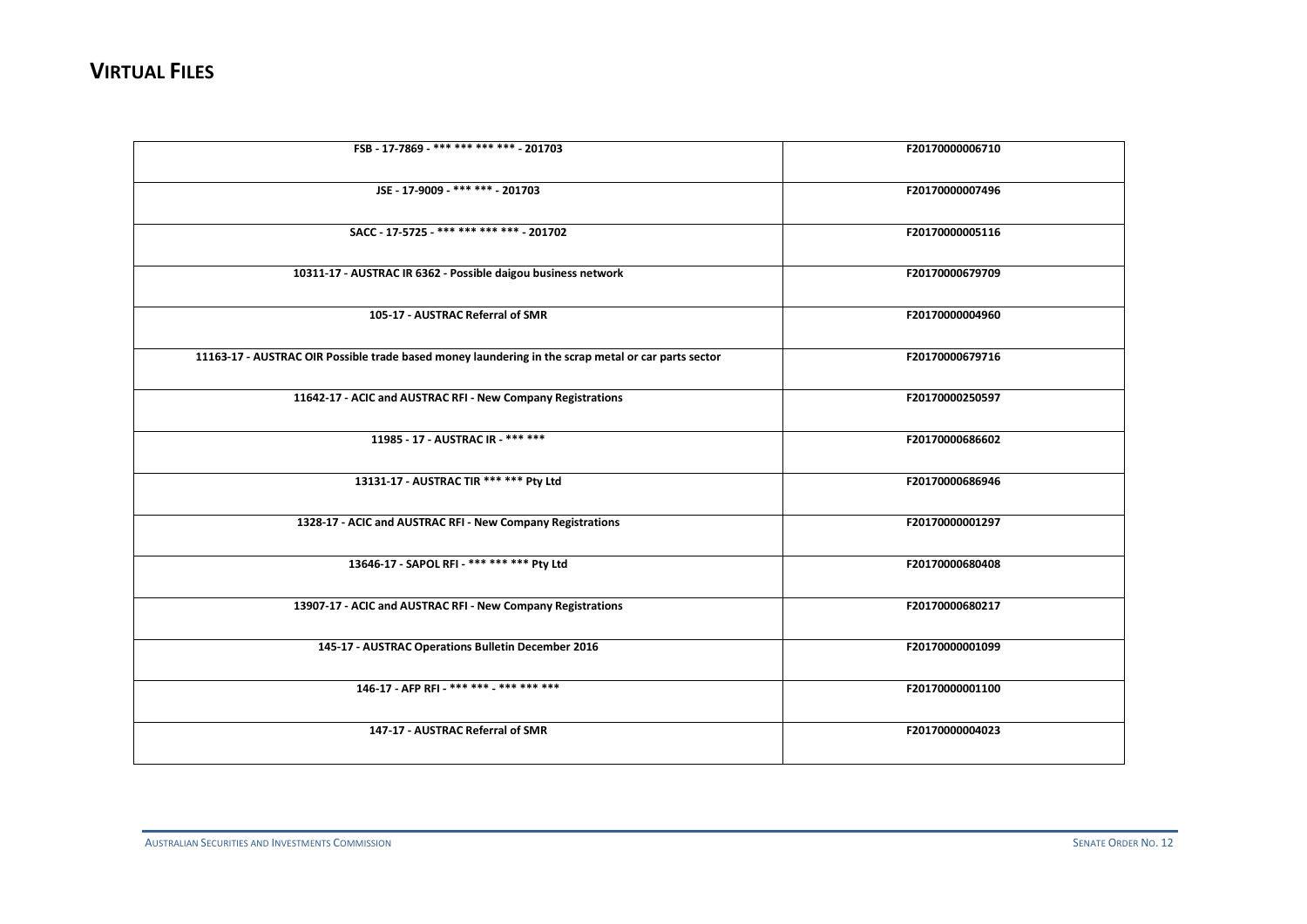| 1477-17 - AFP IR 1082505 - Suspicious Fraudulent Activity   | F20170000004026 |
|-------------------------------------------------------------|-----------------|
| 148-17 - AUSTRAC Referral of SMR - Possible Ponzi Scheme    | F20170000004025 |
| 1484-17 - Product to ACIC - Supplementary Report - *** ***  | F20170000001483 |
| 15165-17 - ACIC RFI - Fortnightly NCTL Report               | F20170000682809 |
| 15988-17 - ACIC and AUSTRAC RFI - New Company Registrations | F20170000682747 |
| 16232-17 AUSTRAC RFI - SARs                                 | F20170000684682 |
| 17593-17 AUSTRAC Operations Bulletin April 2017             | F20170000686944 |
| 17801 - 17 - RFI to ACIC *** ***                            | F20170000684321 |
| 18257-17 - ACIC and AUSTRAC RFI - New Company Registrations | F20170000684514 |
| 18483-17 - *** *** *** - ACIC Intell                        | F20170000688135 |
| 18590-17 - ASIC RFI QPOL - *** ***                          | F20170000687900 |
| 19257-17 - VICPOL IR - *** *** ***                          | F20170000685694 |
| 19993-17 - AUSTRAC TIR *** ***                              | F20170000687169 |
| 20061-17 - NSW Police RFI - *** ***                         | F20170000687155 |
| 20063-17 - WAPOL RFI - *** *** *** *** Pty Ltd              | F20170000685856 |
|                                                             |                 |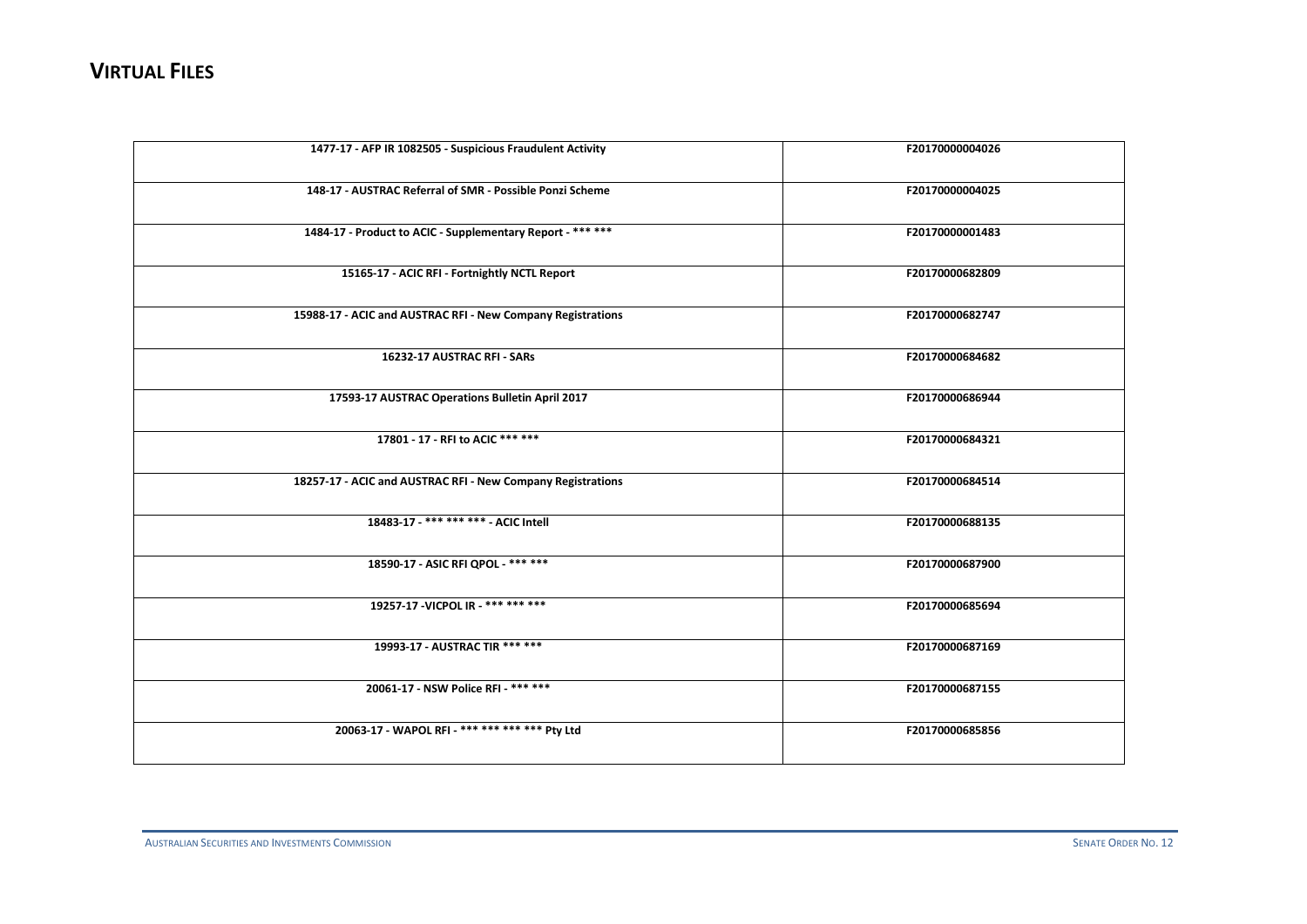| 20064-17 - AFP RFI - Operation ***                                                                        | F20170000686871 |
|-----------------------------------------------------------------------------------------------------------|-----------------|
| 20077-17 - AUSTRAC IR - *** *** *** PTY LTD                                                               | F20170000687895 |
| 20103-17 - ACIC Intel - *** *** *** - Appointed to Audit AFSL                                             | F20170000686314 |
| 20334-17 - ACIC and AUSTRAC RFI - New Company Registrations                                               | F20170000685937 |
| 20344-17 ACIC contact request                                                                             | F20170000686264 |
| 20701-17 - ACIC RFI - Fortnightly NCTL Report                                                             | F20170000686235 |
| 21243-17 - AFP IR - *** *** *** Pty Ltd                                                                   | F20170000687068 |
| 21664-17 - Referral to AFP - fraud on unclaimed monies                                                    | F20170000686911 |
| 21923-17 - ACIC IR 17-118791 - Darknet                                                                    | F20170000688174 |
| 22119-17 - ACIC and AUSTRAC RFI - New Company Registrations                                               | F20170000687079 |
| 22144-17 - ACIC RFI - Fortnightly NCTL Report                                                             | F20170000687086 |
| 2216-17 - ATO Report - Organised crime and SMSFs                                                          | F20170000002975 |
| 2218-17 - ACIC Examination Summary Notes                                                                  | F20170000004027 |
| 2220-17 4775 - Dissemination of AUSTRAC information received from an overseas Financial Intelligence Unit | F20170000002543 |
| 2222-17 - AUSTRAC Product from FIS Guernsey - *** ***                                                     | F20170000003908 |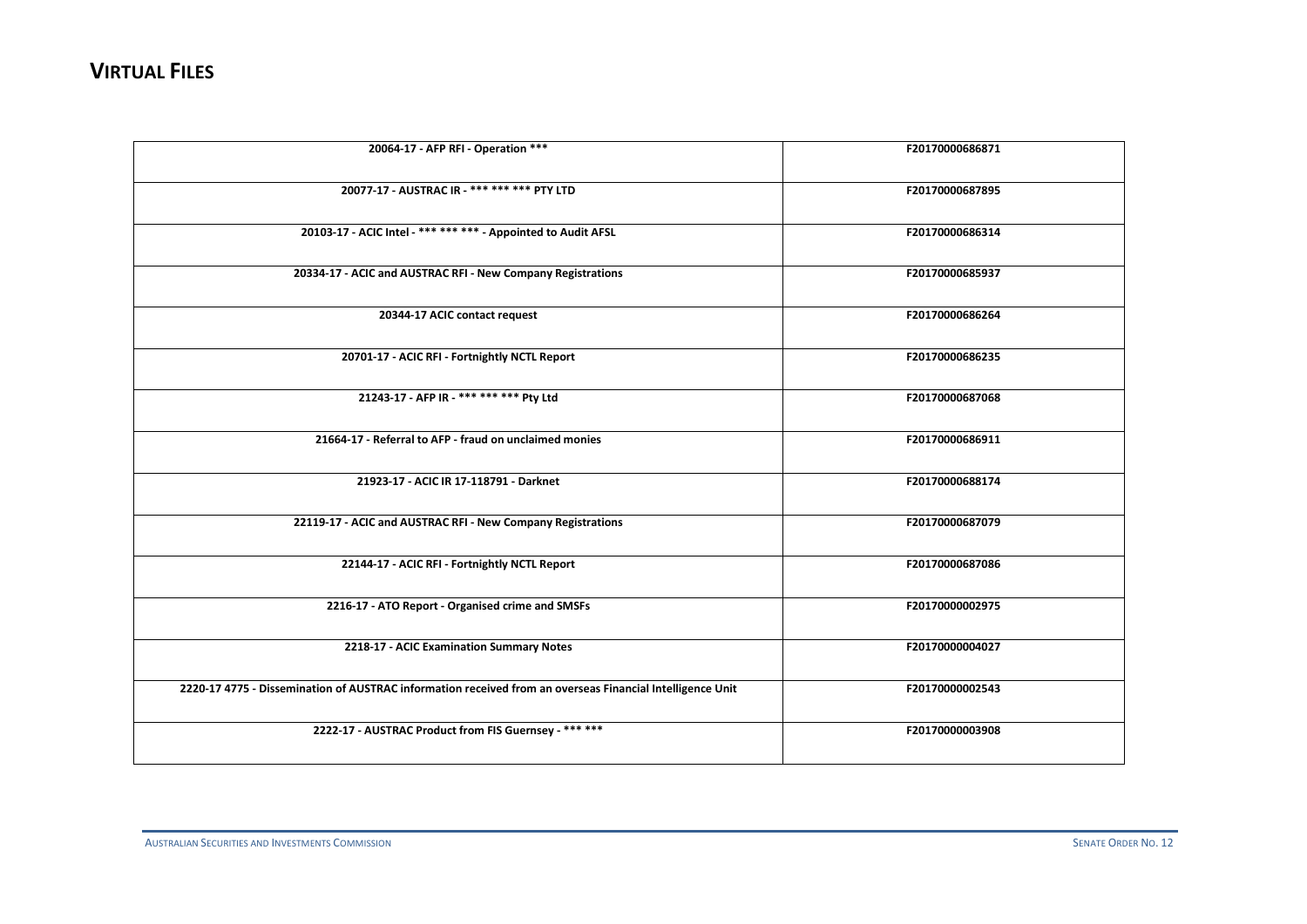| 22486-17 - AUSTRAC TIR 6335773 - *** ***                                            | F20170000688172 |
|-------------------------------------------------------------------------------------|-----------------|
| 22654-17- RFI ATO - *** *** Pty Ltd                                                 | F20170000687431 |
| 22655-17 - ACIC RFI - *** *** Limited                                               | F20170000688171 |
| 2984-17 *** *** SAPOL RFI                                                           | F20170000003457 |
| 3028-17 - ACIC RFI - Fortnightly NCTL Report                                        | F20170000002680 |
| 3079-17 - ACIC and AUSTRAC RFI - New Company Registrations                          | F20170000002766 |
| 3281-17 - AFP IR - *** *** - *** ***                                                | F20170000003916 |
| 3284-17 - AFP IR 1083189 - *** ***                                                  | F20170000003909 |
| 38702-16 - AFP Referral - *** ***                                                   | F20170000005633 |
| 389-16 - AUSTRAC RFI - *** *** *** Limited                                          | F20170000000467 |
| 40183-16 ****** et al AUSTRAC IR                                                    | F20170000002169 |
| 4116-17 - AUSTRAC Operations Bulletin January 2017                                  | F20170000003811 |
| 4117-17 - AFP FYI - *** Ltd                                                         | F20170000003918 |
| 4118-17 - AFP RFI - *** *** *** *** *** ***                                         | F20170000003921 |
| 42301-16- AUSTRAC National Risk Assessment - Charities and NPOs - ASIC contribution | F20170000000797 |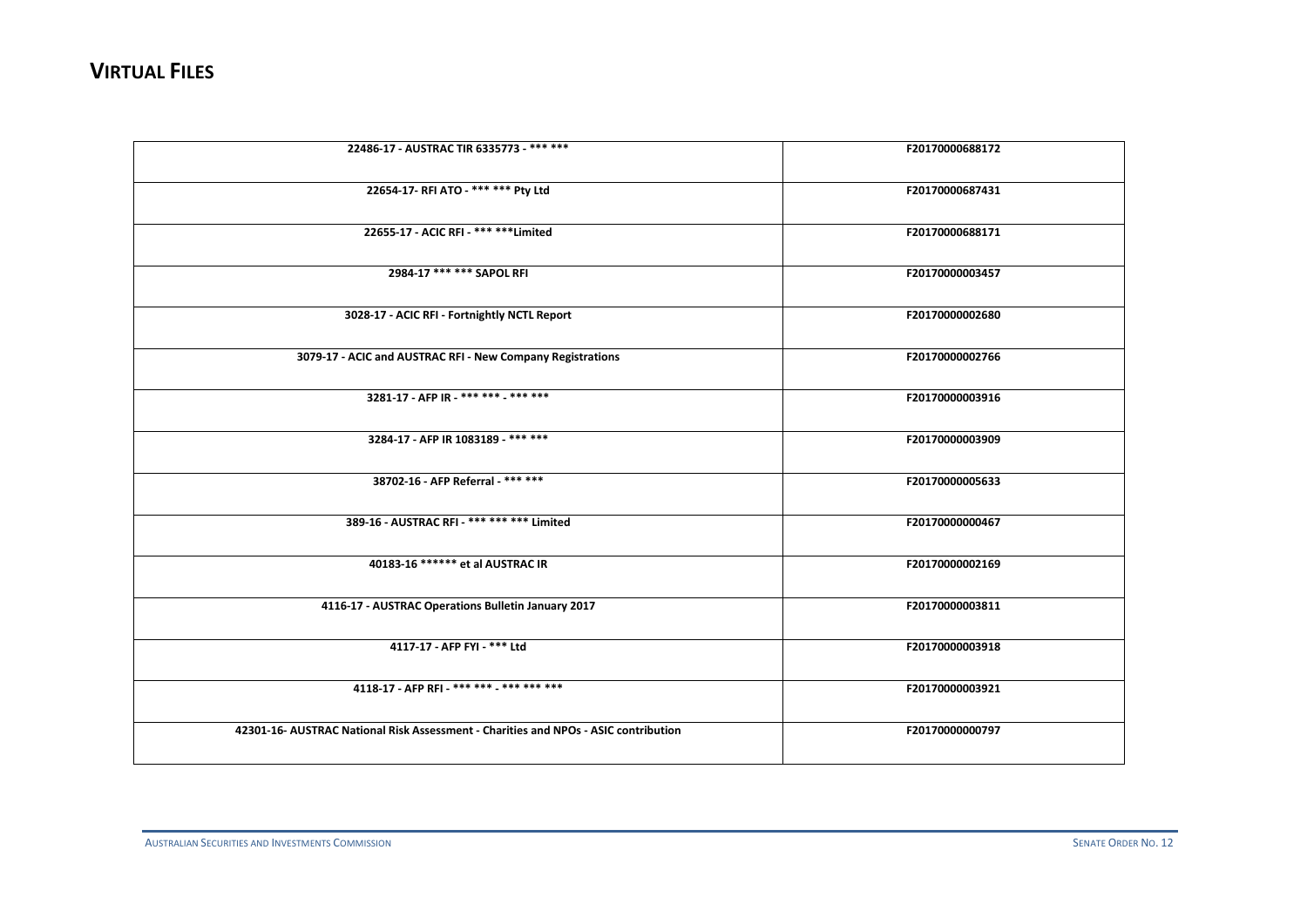| 43813-16 - AFP RFI - *** Pty Ltd                                                                                              | F20170000001049 |
|-------------------------------------------------------------------------------------------------------------------------------|-----------------|
|                                                                                                                               |                 |
| 43816-16 - ACIC Strategic Assessment No. 23-2016-17-SA - An Assessment of Identity Crime                                      | F20170000001073 |
|                                                                                                                               |                 |
| 44934-16 - AFP RFI - Charities                                                                                                | F20170000001097 |
|                                                                                                                               |                 |
| 44937-16 - AUSTRAC Operations Bulletin November 2016                                                                          | F20170000001084 |
|                                                                                                                               |                 |
|                                                                                                                               |                 |
| 44938-16 - ACIC Current and Emerging Issues Report - OMCG                                                                     | F20170000003324 |
|                                                                                                                               |                 |
| 4610-17 - Internal ASIC RFI - ACID and NCTL involvemnt of individuals relating to Market Manipulation and Money<br>Laundering | F20170000004853 |
|                                                                                                                               |                 |
| 46887-16- AUSTRAC Referral - SMR - *** *** *** and *** *** *** Pty Ltd                                                        | F20170000686306 |
|                                                                                                                               |                 |
| 5198-17 - ACIC and AUSTRAC RFI - New Company Registrations                                                                    | F20170000004452 |
|                                                                                                                               |                 |
| 4792-17 - WAPOL RFI - Resignation Form - *** ***                                                                              | F20170000004564 |
|                                                                                                                               |                 |
| 5208-17 - SA Police RFI - *** *** ***                                                                                         | F20170000004778 |
|                                                                                                                               |                 |
| 5710-17 - ACIC RFI - Fortnightly NCTL Report                                                                                  | F20170000004879 |
|                                                                                                                               |                 |
| 5749-17 - AUSTRAC RFI - H*** *** *** Pty Ltd - *** *** *** - *** *** and *** ***                                              | F20170000004898 |
|                                                                                                                               |                 |
| 607-17 - ACIC and AUSTRAC RFI - New Company Registrations                                                                     | F20170000000623 |
|                                                                                                                               |                 |
|                                                                                                                               | F20170000685179 |
| 6588-17 - AFP RFI - BC Reserve Pty Ltd                                                                                        |                 |
|                                                                                                                               |                 |
| 6594-17 - AFP RFI *** *** and *** ***                                                                                         | F20170000007936 |
|                                                                                                                               |                 |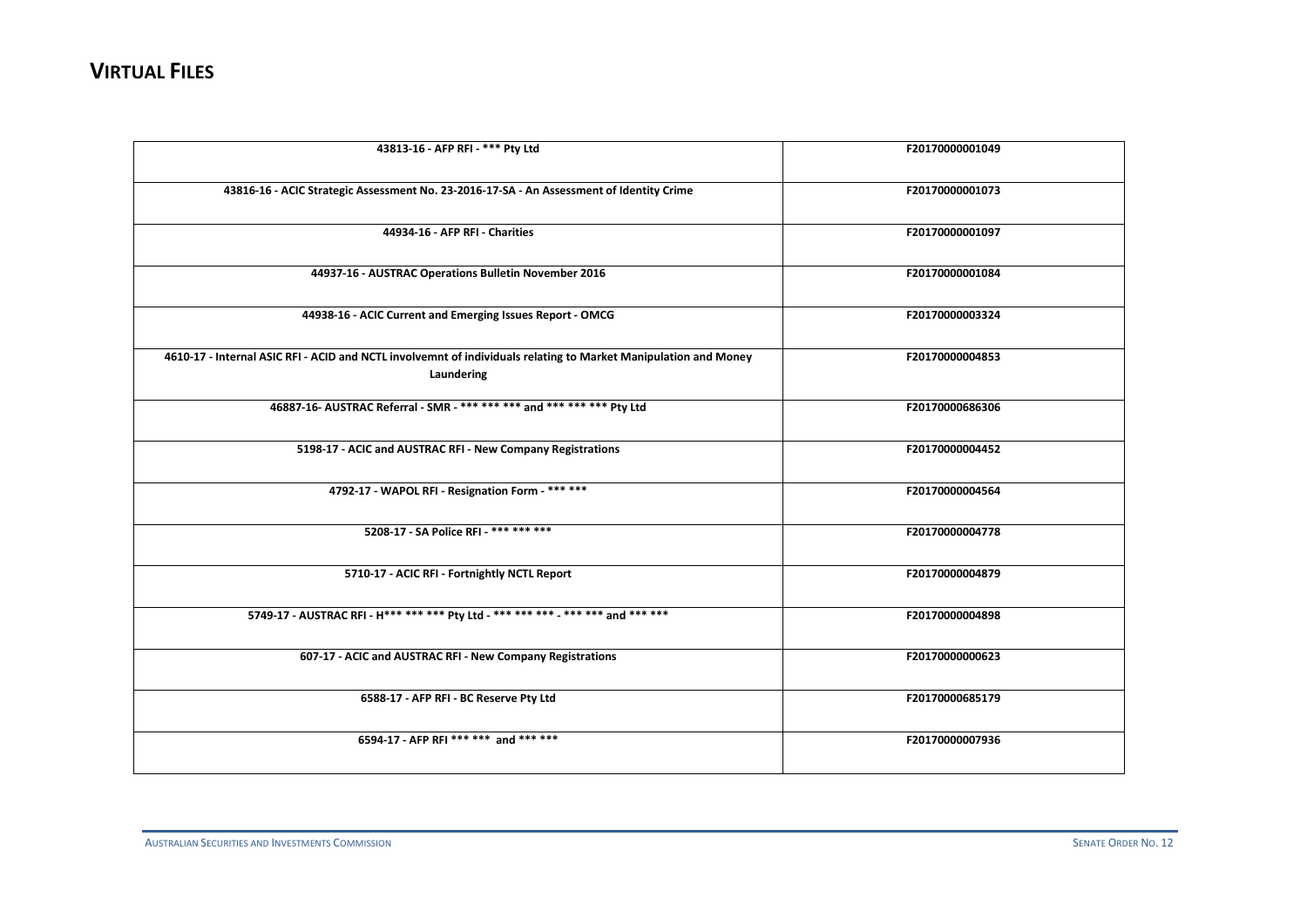| 6815-17 - ACIC and AUSTRAC RFI - New Company Registrations | F20170000005806 |
|------------------------------------------------------------|-----------------|
| 767-17 - AFP RFI - ASIC OP TYRION                          | F20170000001103 |
| 800-17 - ACIC RFI - Fortnightly NCTL Report                | F20170000000814 |
| 9218-17 - ATO Dataset request                              | F20170000007614 |
| 9220-17 - AFP *** *** *** *** Pty Ltd                      | F20170000679825 |
| 9233-17 - ACIC RFI - *** ***                               | F20170000007584 |
| 9238-17 - ACIC RFI - Fortnightly NCTL Report               | F20170000007554 |
| 9491-17 - Product to ACIC - ROM - *** ***                  | F20170000007750 |
| 9528-17 - ACIC and AUSTRAC RFI - New Company Registrations | F20170000007781 |
| 9664-17 - AFP IR *** ***                                   | F20170000679675 |
| 9665-17 - VICPOL IR - *** *** ***                          | F20170000684410 |
| IOSCO - EMMOU ASIC Application - 201705                    | F20170000685513 |
| IOSCO MMOU - Monitoring Group Contact List - 201701        | F20170000002525 |
| IOSCO - SG and C4 Madrid Meeting 21-23 March 2017 - 201703 | F20170000679796 |
| 02.6 Senate Estimates - March 2017                         | F20170000003787 |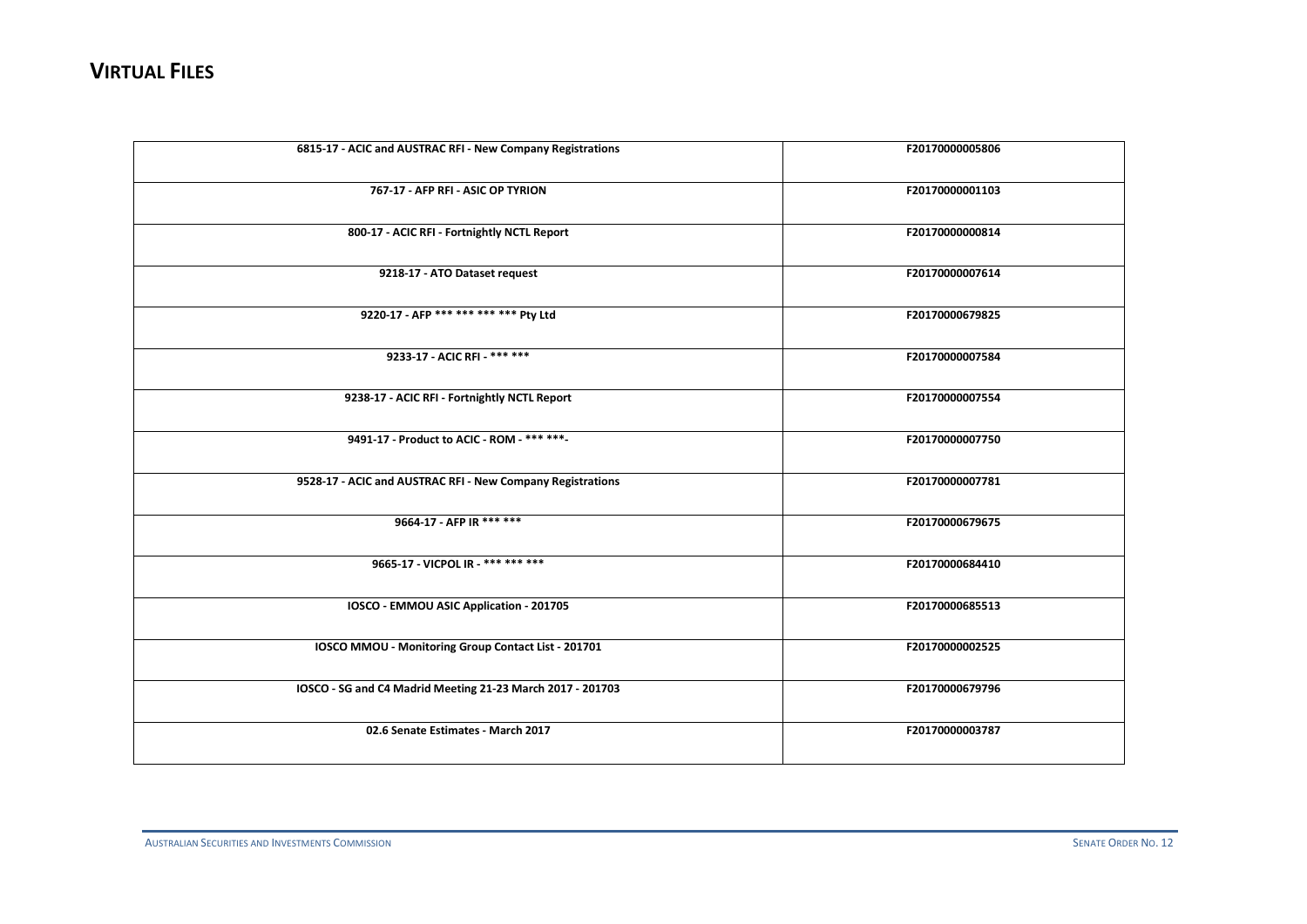| 02.7 PJC March 2017                                       | F20170000007445 |
|-----------------------------------------------------------|-----------------|
| 02.8 Senate Estimates May 2017                            | F20170000684485 |
| 02.9 PJC June 2017                                        | F20170000686872 |
| Illegal Phoenix - INFORMATION SENT TO MINISTER 2017       | F20170000687239 |
| MOU ASIC and DOE                                          | F20170000680394 |
| <b>Questions on Notice</b>                                | F20170000007703 |
| 2017 ASIC ATO New Data Measures                           | F20170000006789 |
| 20170215 - Senate Estimates                               | F20170000003234 |
| 20170324 - PJC                                            | F20170000006877 |
| 20170529                                                  | F20170000683794 |
| 20170616 - PJC                                            | F20170000686469 |
| <b>QLD Transport</b>                                      | F20170000457614 |
| VIC BD&M                                                  | F20170000597256 |
| <b>Strategy FY2018</b>                                    | F20170000685723 |
| Documents requested by ANAO for audit planning March 2017 | F20170000007465 |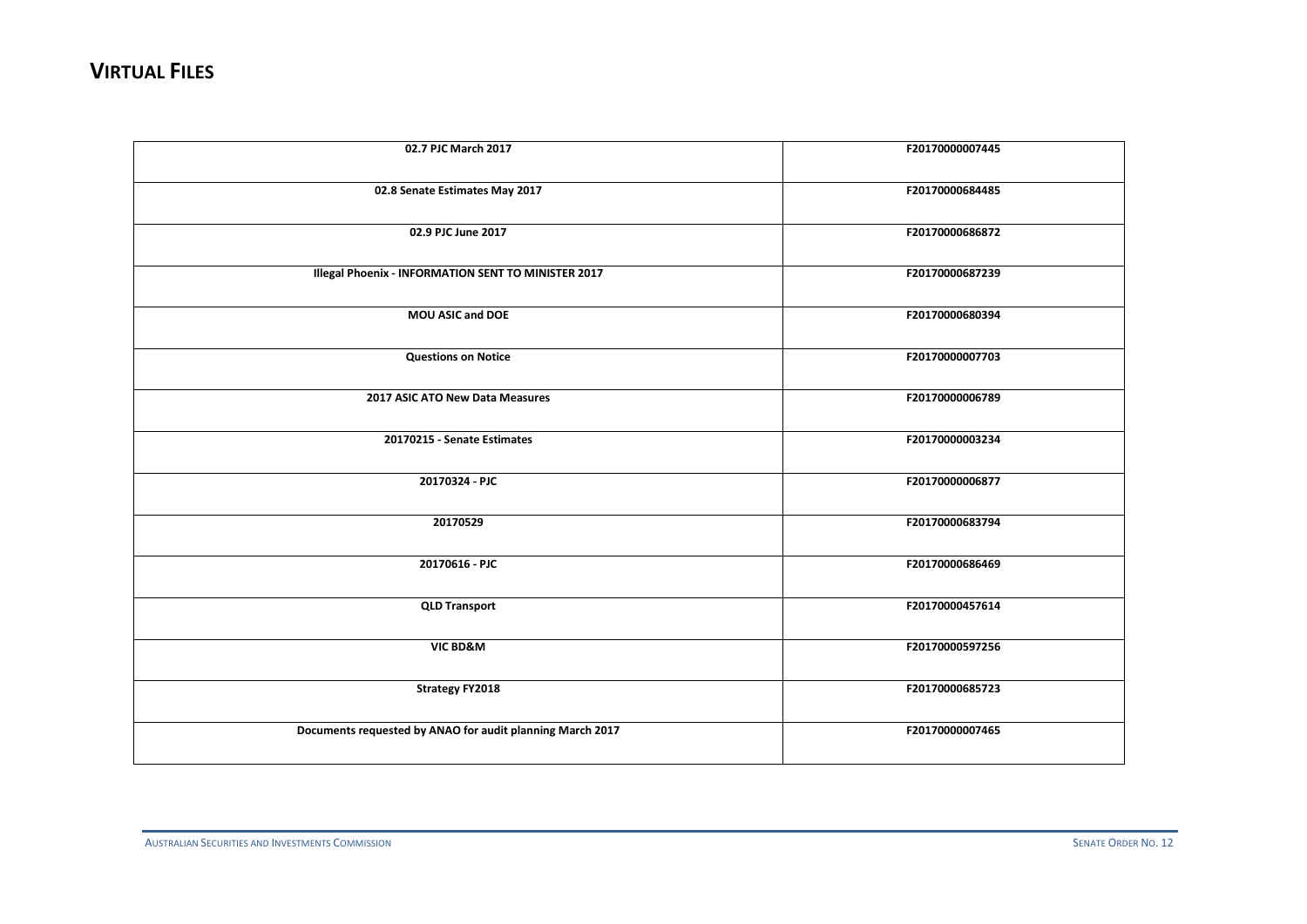| <b>Regulatory Transformation Pg Ext Assurance</b>                           | F20170000683793 |
|-----------------------------------------------------------------------------|-----------------|
| Treasury MOU for employment suitability assessments                         | F20170000688354 |
| <b>Referrals Policy</b>                                                     | F20170000688395 |
| 115 - ATO Consultation SBR MOU                                              | F20170000683920 |
| 021 - ACNC MOU                                                              | F20170000003928 |
| 119 - Request for permission to use ASIC video - Cambridge University Press | F20170000686383 |
| 113 - ATO FOI Consultation External MOU's                                   | F20170000683211 |
| 115 - ATO consultation                                                      | F20170000683699 |
| 122 - ATO reinstatement high level process                                  | F20170000685886 |
| 085 - amendment to s127(2A) ASIC Act                                        | F20170000679900 |
| <b>ASIC Registry Business Law Reform</b>                                    | F20170000004376 |
| 2017 ATO Petitioner Monthly Report                                          | F20170000000793 |
| <b>Australian Transaction Analysis Centre (AUSTRAC)</b>                     | F20170000680186 |
| <b>NSW Dept of Industry</b>                                                 | F20170000686039 |
| <b>Tasmanian Audit Office</b>                                               | F20170000003162 |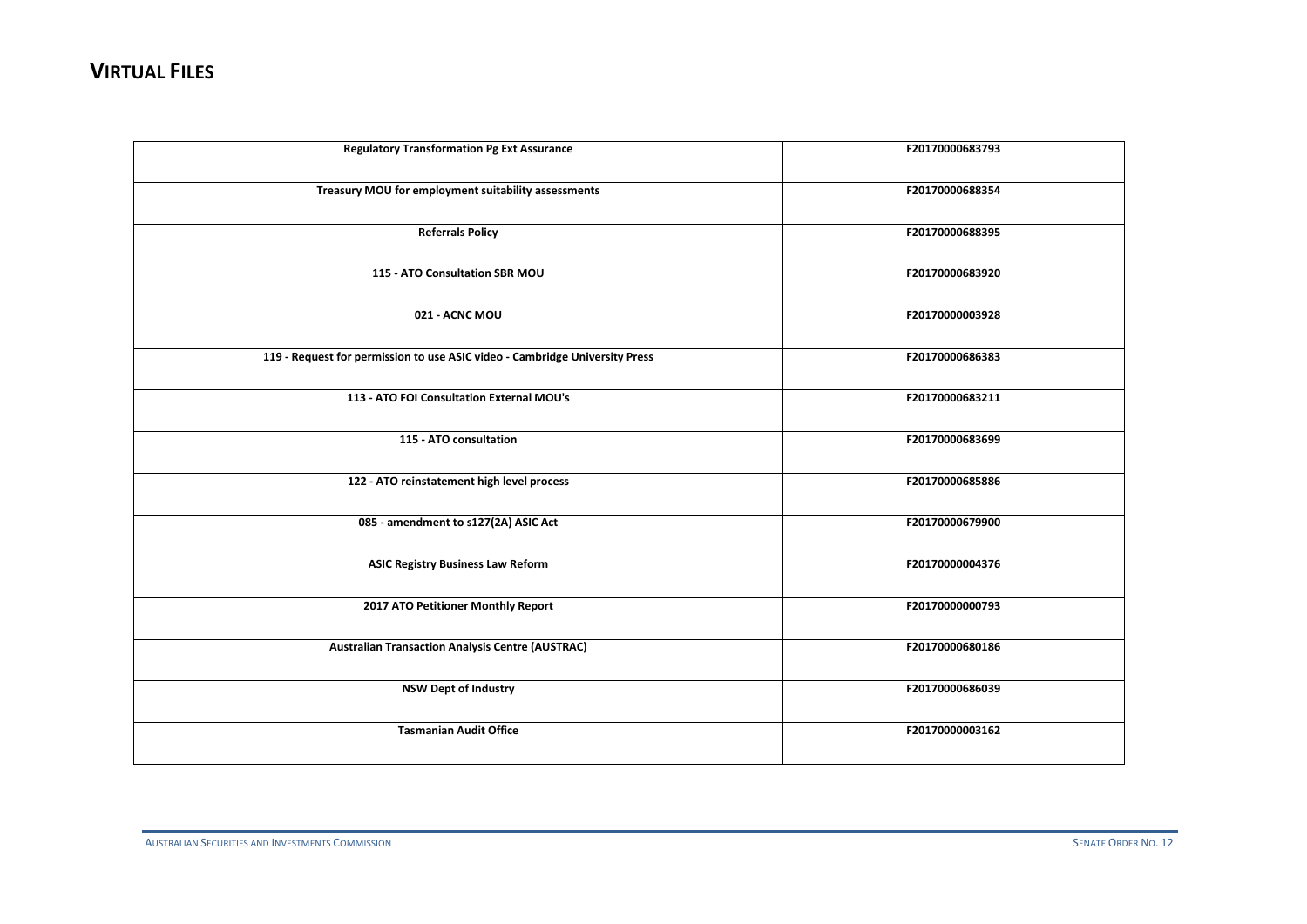| WA Police Internal Affairs Unit - WPI              | F20170000680330 |
|----------------------------------------------------|-----------------|
| <b>Tasmanian Audit Office</b>                      | F20170000000072 |
| <b>APRA Meetings</b>                               | F20170000005187 |
| <b>ATO Meetings</b>                                | F20170000005189 |
| <b>ACIC</b>                                        | F20170000000252 |
| FATF_                                              | F20170000679616 |
| <b>OECD</b>                                        | F20170000006537 |
| <b>ATO</b>                                         | F20170000687404 |
| 2016 2017 Government Relations Reporting           | F20170000002135 |
| <b>Policies &amp; Procedures</b>                   | F20170000684732 |
| <b>Policies &amp; Procedures</b>                   | F20170000000868 |
| 4. Policies                                        | F20170000683294 |
| Indigenous Apprenticeship Programs (IAP) 2017-2018 | F20170000004979 |
| <b>JAWUN Nominations 2017</b>                      | F20170000004055 |
| <b>Policies</b>                                    | F20170000679999 |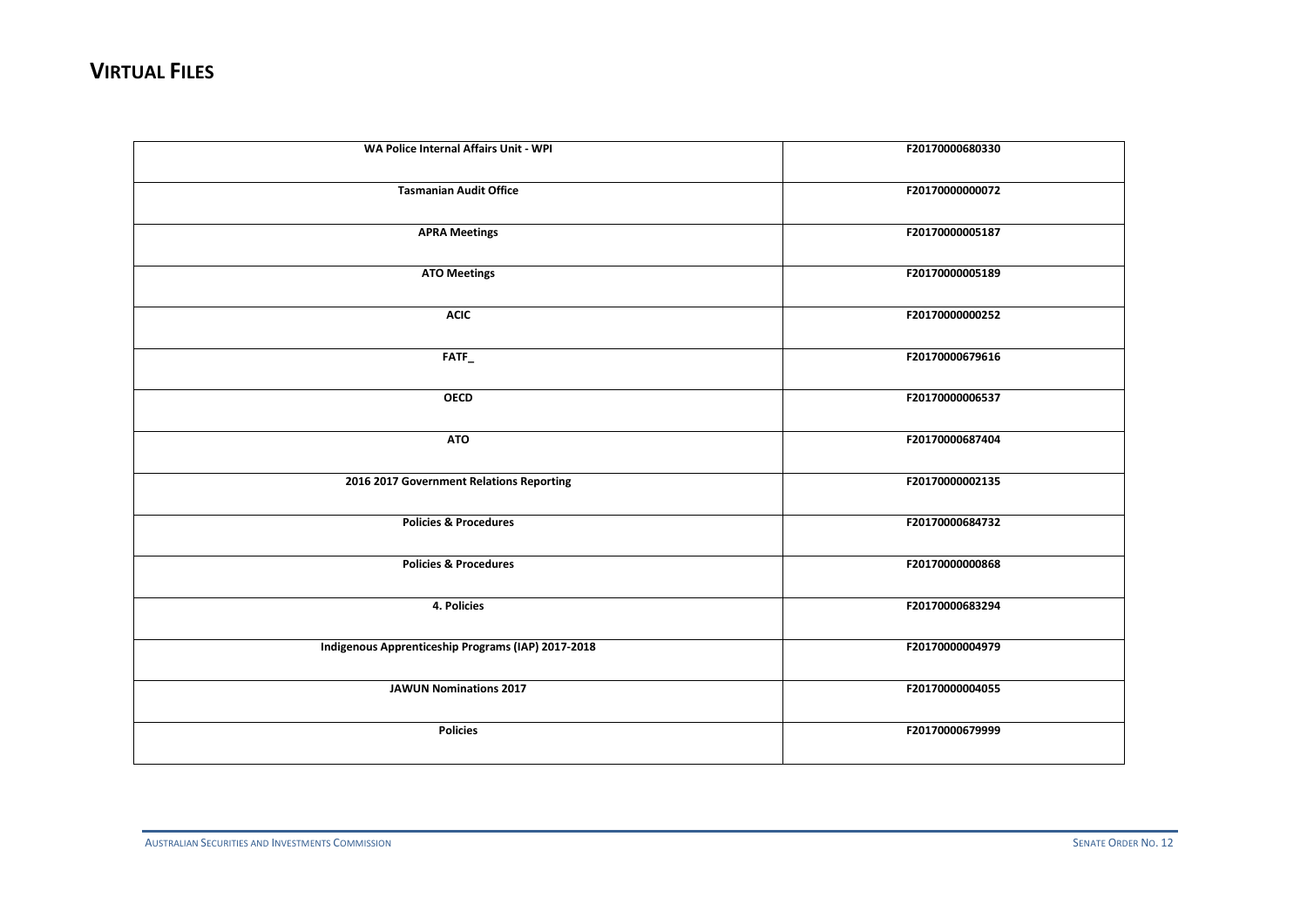| <b>Rehabilitation and Return to Work Policy</b>      | F20170000680462 |
|------------------------------------------------------|-----------------|
| Senate Estimates and PJC briefings 2017              | F20170000684353 |
| <b>ASIC Annual Report</b>                            | F20170000684885 |
| <b>Questions on Notice</b>                           | F20170000682777 |
| QONs - Senate Estimates 201702                       | F20170000009282 |
| QONs - Senate Estimates May 2017                     | F20170000687899 |
| <b>Regulatory Transformation Project</b>             | F20170000683582 |
| <b>AUSTRAC MOU</b>                                   | F20170000009175 |
| Senate Estimates - February Briefings 2017 - ME      | F20170000003920 |
| Senate Estimates - March Briefings 2017 - ME         | F20170000006832 |
| Senate Estimates - May Briefings 2017 - ME           | F20170000684266 |
| Senate Estimates - May2017 - EWA                     | F20170000685018 |
| Senate Estimates - PJC Briefings February 2017 - EWA | F20170000004776 |
| Senate Estimates - PJC Briefings Febuary 2017 - FSE  | F20170000003414 |
| Senate Estimates - PJC Briefings June 2017 - EWA     | F20170000686801 |